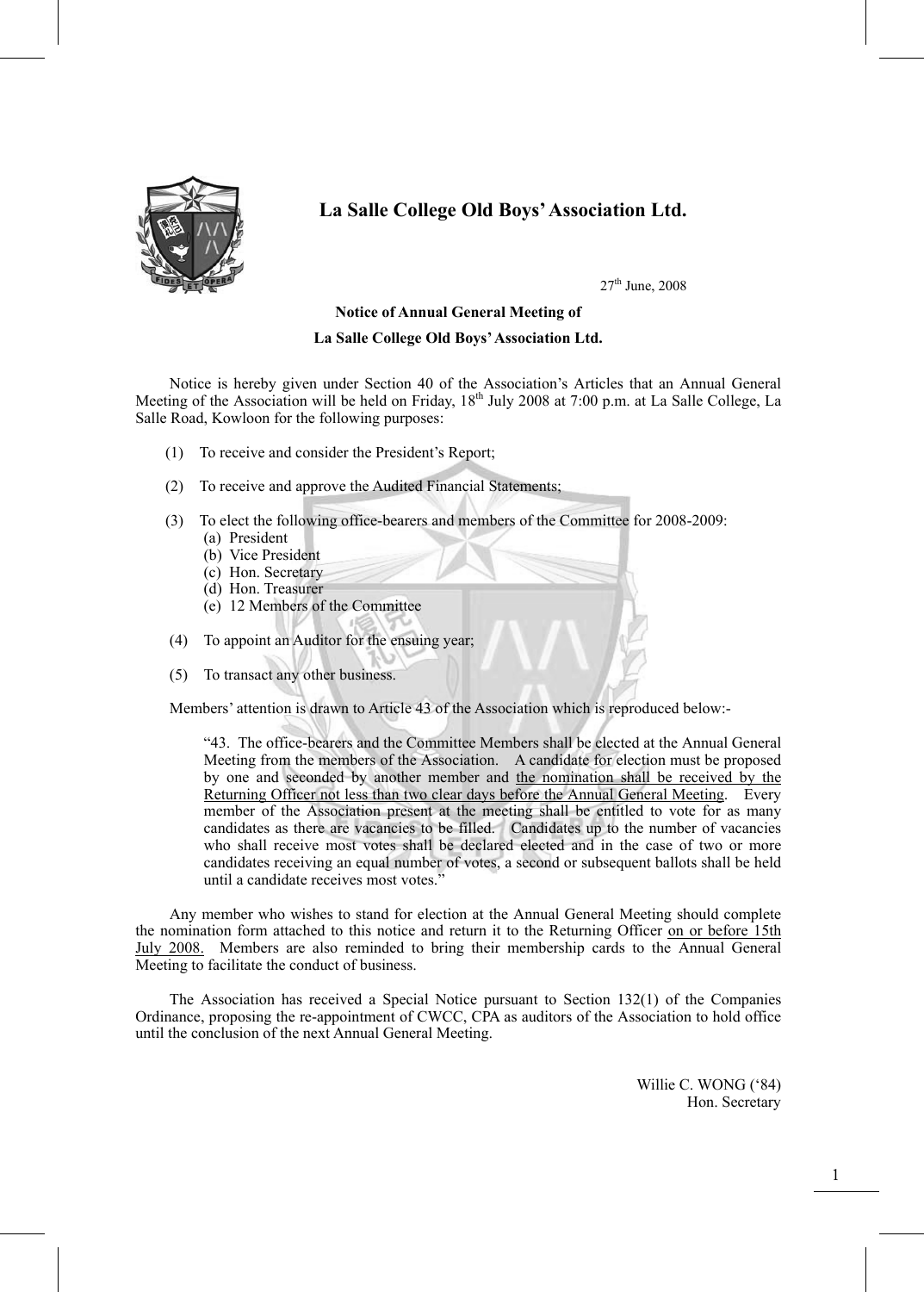Ms. Nicole Lee Administrator LSCOBA c/o La Salle College 18 La Salle Road, Kowloon

Dear Nicole,

# LSCOBA – AGM Buffet Dinner, Friday, 18<sup>th</sup> July 2008

I wish to attend the AGM Dinner and

|                                     | I enclose a cheque in favour of La Salle College Old Boys' Association Limited or |        |                |                     |
|-------------------------------------|-----------------------------------------------------------------------------------|--------|----------------|---------------------|
| please debit my LSCOBA Visa Card #4 |                                                                                   | $\sim$ | <b>Service</b> | Expiry Date (MM/YY) |
| for \$                              | $($150$ per person) being payment for                                             |        |                | $person(s)$ .       |
|                                     |                                                                                   |        |                |                     |

| Name    | Membership No.                                                     |
|---------|--------------------------------------------------------------------|
|         | Signature (same as used on Credit Card, if credit card to be used) |
| Address |                                                                    |

 $\mathcal{L}$  and  $\mathcal{L}$  and  $\mathcal{L}$  and  $\mathcal{L}$  and  $\mathcal{L}$ 

Contact number\_\_\_\_\_\_\_\_\_\_\_\_\_\_\_\_\_\_\_\_\_\_\_ E-mail Address \_\_\_\_\_\_\_\_\_\_\_\_\_\_\_\_\_\_\_\_\_\_\_\_\_\_

The Returning Officer of LSCOBA, Date:

c/o La Salle College, 18, La Salle Road, Kowloon

Dear Sir,

#### **Nomination for 2008-2009 Committee of LSCOBA**

We wish to nominate and second Mr. \_\_\_\_\_\_\_\_\_\_\_\_\_\_\_\_\_\_\_\_\_\_\_\_\_\_\_\_\_\_\_\_\_\_\_\_ to be President / Vice-President / Hon. Secretary / Hon. Treasurer / a Committee Member of the 2008-2009 Committee of the La Salle College Old Boys' Association Ltd.

| Signature:            | Signature:                                                                                        |  |
|-----------------------|---------------------------------------------------------------------------------------------------|--|
| Nominator Name:       | Seconder Name:                                                                                    |  |
| (Membership No.       | (Membership No.                                                                                   |  |
|                       | <b>Consent by Nominee:</b> I confirm that I am prepared to accept the nomination as stated above. |  |
| Signature of Nominee: |                                                                                                   |  |
| (Membership No.:      | HKID No:                                                                                          |  |

*(Members may photocopy this page if necessary)*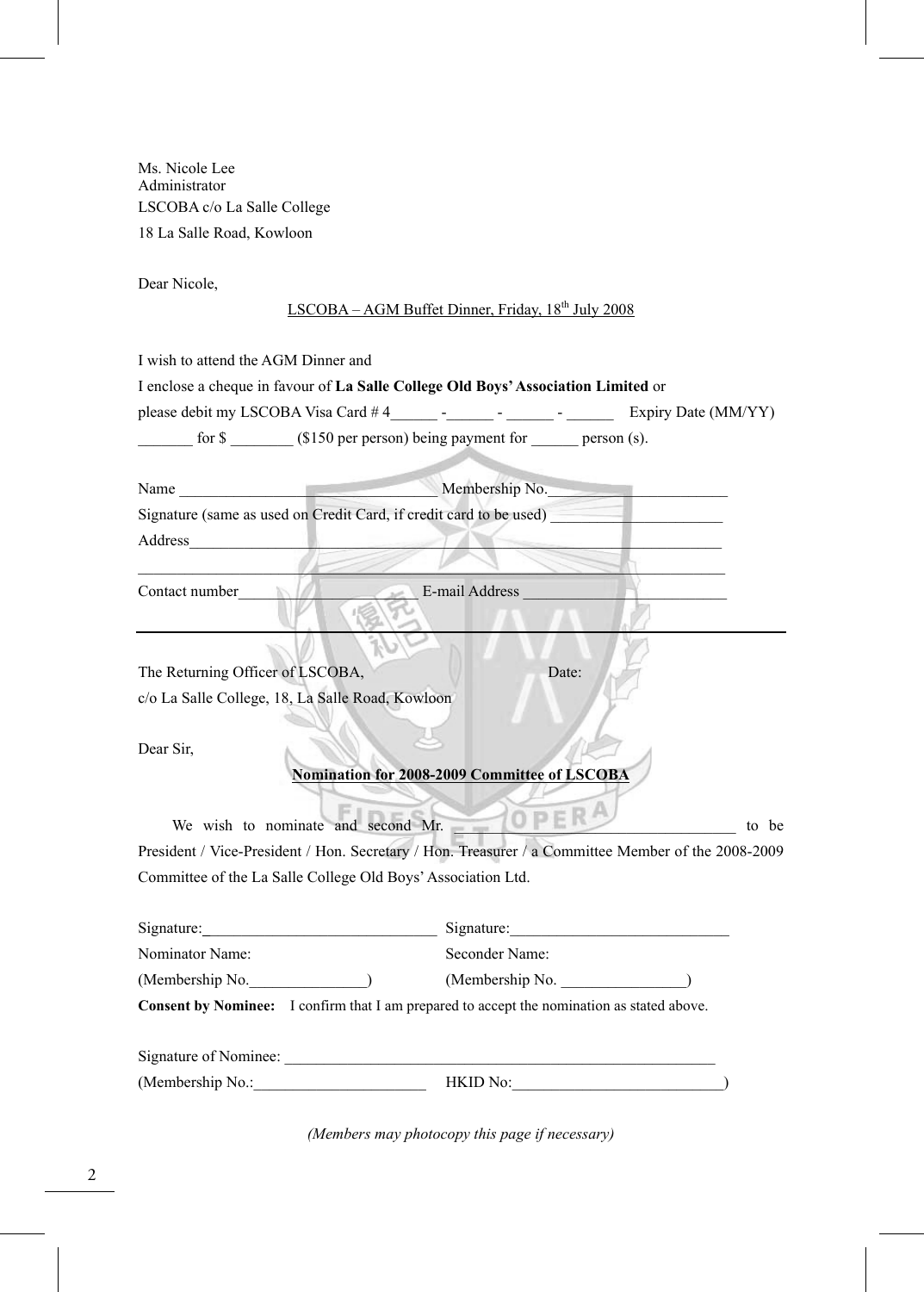# **La Salle College Old Boys' Association Ltd. Annual Report 2007-2008**

## **Annual General Meeting**

The Annual General Meeting (AGM) of LSCOBA was held on Monday, 23<sup>rd</sup> July 2007 at the Large Lecture Theatre, La Salle College, Kowloon, Hong Kong and was attended by 75 members.

# **The Committee of LSCOBA 2007-2008**

| President                 | Mr. Charles Chan (1977) |
|---------------------------|-------------------------|
| Vice President            | Mr. Mark Huang (1985)   |
| <b>Honorary Secretary</b> | Mr. Willie Wong (1984)  |
| Honorary Treasurer        | Mr. Dennis Lam (1977)   |
| Immediate Past President  | Dr. Bernard Kong (1976) |

| Committee Members:       |                         |
|--------------------------|-------------------------|
| Mr. David Cheung (1963)  | Dr. Gordon Fong (1976)  |
| Mr. Stanley Shum (1979)  | Mr. Leonard Chu (1983)  |
| Mr. Alan Chan (1985)*    | Mr. Jim Sin (1978)**    |
| Mr. Patrick Ho (1987)    | Mr. Herman Bo (1989)    |
| Mr. Perry Chiu (1990)    | Mr. Philip Yeung (1993) |
| Mr. Raymond Chung (1997) | Mr. Eric Chow (2000)    |
| Mr. Edfeel Heung (2003)  |                         |

Honorary Auditor: CWCC, CPA

\* Resigned on 24th September, 2007

\*\* Appointed on 1<sup>st</sup> February, 2008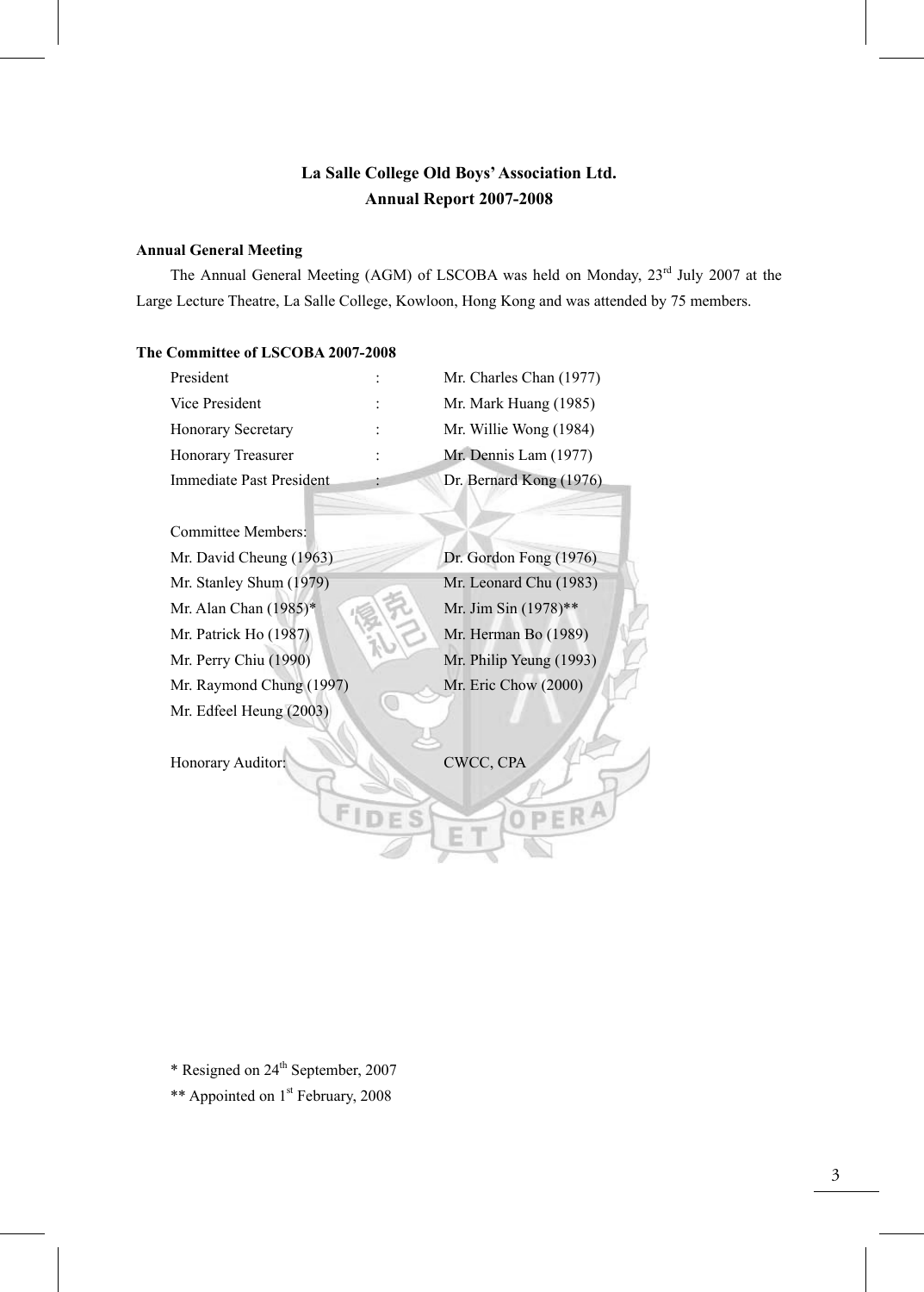#### **Major Events and Activities in 2007-2008**

#### **1. Admission of new members**

127 new members were admitted.

#### **2. Alumni Development [Convener: Dr. Gordon Fong (1976)]**

#### **2.1 Round-Table Dinner**

The topic of *"Investment in Properties and/or Funds, is it for you?"* was presented by Dr. Leung Ka Tung, Tony (1971 Form 7) and Mr. Pong Po Lam, Paul on 9<sup>th</sup> May 2008 at the World Trade Centre Club, Causeway Bay. The response was overwhelming where 67 participants turned up at the dinner.

#### **2.2 Professional Network Visit to Air Traffic Control Tower**

LSCOBA was able to arrange 3 sessions for this extremely popular event. Mr. Fan Wai Chuen, Lucius (1975), one of the six Old Boys working for the Civil Aviation Department (CAD), led three groups of Old Boys and family members and friends on  $12<sup>th</sup>$  January,  $23<sup>rd</sup>$  February, and  $19<sup>th</sup>$  April, 2008 for a tour of the Complex. Lucius gave presentation demonstrating the intricate control procedures of aircraft movements. This was followed by a tour of the air traffic control centre where aircrafts in the Flight Information Region (FIR) were managed by air traffic controllers. Finally a visit to the air traffic tower showcased control of aircrafts landing and taking off from the Hong Kong International Airport.

# **2.3 Class Coordinators' Meeting**

On 15<sup>th</sup> October 2008, a Class Coordinators' meeting was held in the Old Boys Room attended by 15 Class Coordinators, the Office Bearers and a few Committee members. It was an informal gathering to give the Committee members and the Class Coordinators the opportunity to get to know each other or re-acquaint their connections. Issues which concerned the work of Class Coordinators were discussed including the recruitment and appointment of Class Coordinators, communications with the Committee and the progress of the 75th Anniversary celebrations, the Global Reunion, the Jubilee Dinner and the donation drives for the Jubilee Fund. To improve efficiency, it was decided that the number of Class Coordinators for each class year should be increased to three, of which one to be appointed as the Key Coordinator.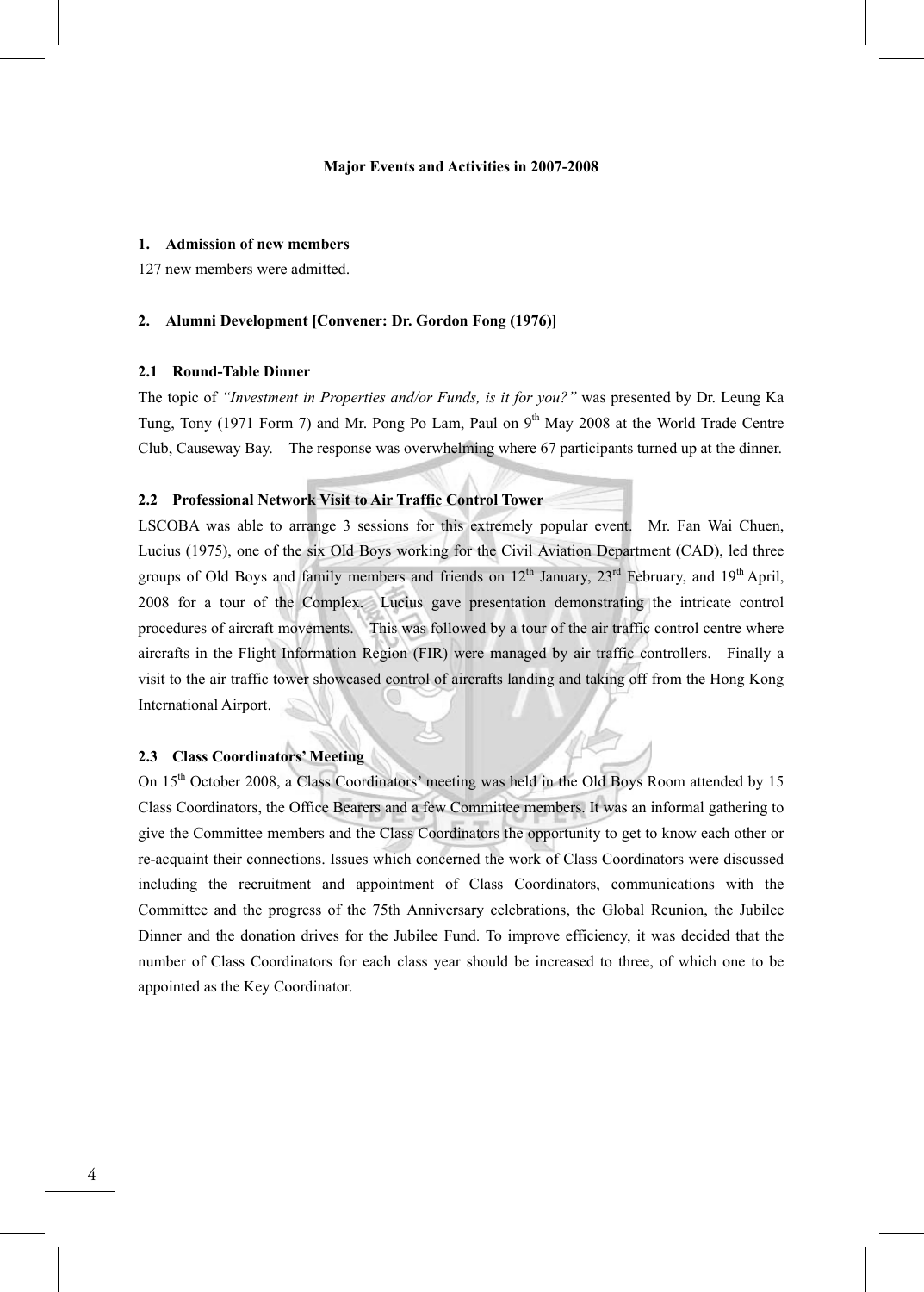#### **2.5 Happy Hour Gathering**

Quarterly Happy Hour gatherings were held in the term, one of the highlights was the one covering the topics of 3-3-4 Education System and La Salle Study Centre (LSSC), Changjiao. The Principal of LSC, Mr. Wong Yen Kit, the 3 Vice-Principals and Bro. David Liao gave presentations and had attracted more than 50 Old Boys to this relaxed event that was held in China Costal Bar, The Mariners' Club, Tsim Sha Tsui.

Mark Huang offered a talk to over 40 old boys on  $5<sup>th</sup>$  June 2008, on the history of La Salle College. The talk was lively and interactive, and was accompanied by over 80 photos from various periods of La Salle College, and its predecessor school, St. Joseph's Branch School, Tsim Sha Tsui (1917 to 1931), as well as St. Joseph's College (founded 1875), on Hong Kong side. Many former teachers and school staff also attended the gathering.

# **2.6 Mentorship Program**

A joint program organized together with the Young Members' Section Task Force targeting young members studying at university. The main objective of the program is to provide a platform for the young members to meet and learn from the senior Old Boys in their own professions. As this is the first year of running, we started off with 36 enthusiastic young members in the Legal and Medical professions as a pilot run. Hopefully, we will extend the scope to include more professions in the future.

# **3. China Affairs [Convener: Mr. Charles Chan (1977)]**

The China Affairs Task Force was formed in the previous term to bring higher attention to the areas of education, extension of La Salle heritage and networking in China.

OPER

#### **3.1 La Salle Study Centre (LSSC), Changjiao**

LSSC is a study centre for local students to learn English and computer skills, built and run by Bro. David in Changjiao. This study centre epitomizes the Lasallian way of serving the community with a spirit of faith. The OBA has been supporting LSSC through donations of teaching equipment like computers, printers etc. collected from its members and arranging logistics to Changjiao. Also, we are gathering interest from members and current LSC students who would like to visit LSSC and do volunteer work.

This year, Bro. David shifted his concern to the education of children whose parents are migrant workers working in factories across the country, especially those in the coastal southern provinces such as Guangdong. Bro. David suggested to the Christian Brothers to find ways to provide education opportunities to these children of poor migrant workers. The Brothers were receptive of his idea and Bro. David was asked to explore the possibility of founding a Lasallian school in Mainland China.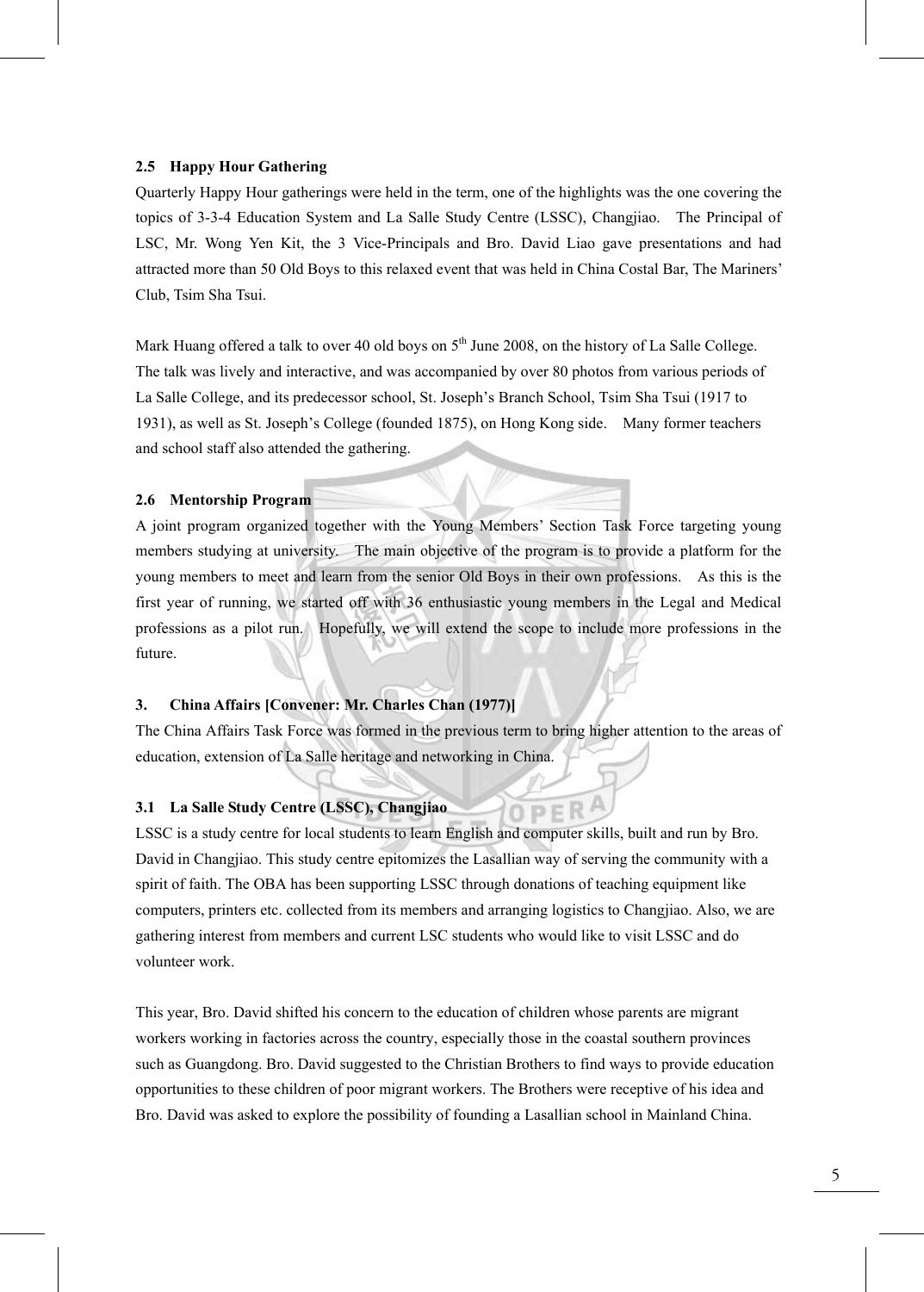To further explore this subject, Bro. Thomas, the current Brother Visitor, visited LSSC in Changjiao in January this year and stayed for two nights. He was briefly introduced into local culture and was invited to lunches and dinners hosted by villagers and parents. The Party Secretary and District Administration members also honoured him with a dinner. Bro. Thomas spent time with the students in LSSC which numbered more than 300 currently and was particularly impressed by a lot of the students who spent time talking with him in English. Later, Bro. Thomas and Bro. David traveled to Meizhou to meet the Bishop of Meizhou and had a lunch meeting there.

#### **4. Communication and Information Technology [Convener: Mr. Leonard Chu (1983)]**

The Association's web portal, www.lscoba.com, continues to provide the major communication platform for fellow members, the Web Team has maintained a highly available online environment for the users over the year. IT is currently planning a technology refresh exercise for the ageing hardware in the second half of 2008.

#### **4.1 Newsletter [Convener: Mr. Patrick Ho (1987)]**

Four editions of the Newsletter were published in October 2007, January, April and June 2008 for the members. To promote the connection between the OBA and soon-to-be graduates of LSC, F.5, F6 and F.7 students were given copies of the newsletter. Other students may also reach the publication in the Guidance Centre and Library.

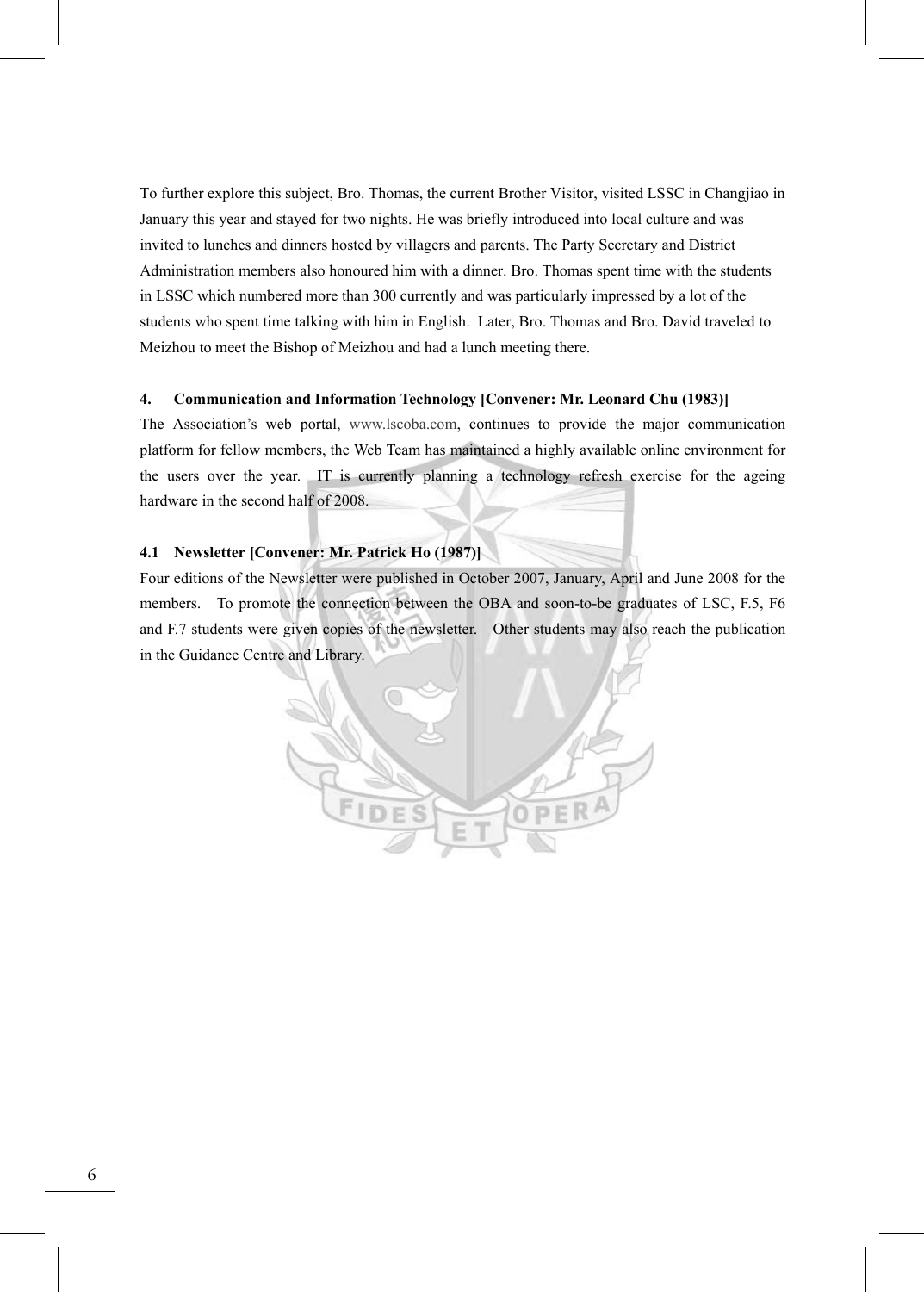#### **5. Credit Card & Members' Privileges [Convener: Mr. Roger Lee (1985)]**

#### **5.1 LSCOBA Visa Card**

The LSCOBA launched the credit card program in December 2004, with the aim of generating extra funding for the support of student scholarships, activities, and school development programs. For every dollar spent on the card, Wing Hang Bank would donate a percentage back to LSCOBA. In addition, the Bank would donate \$150 to our quest with every principal card issued. Over \$60,000 was generated between April 2007 and March 2008 and the funds have been used to support students' activities.

#### **5.2 LSCOBA Visa Card Spending Program**

A spending program was launched from  $15<sup>th</sup>$  June to  $31<sup>st</sup>$  July 2008 to boost the usage of LSCOBA Visa card. For retail purchases amounting to HK\$2,500 in aggregate during the period, the cardholder will be awarded a pair of the LSCOBA cufflinks for free; with accumulating spending of HK\$4,000 or above will get extra Pizza Hut dining coupon.

# **6. Financial Affairs [Convener: Mr. Dennis Lam (1977)]**

# **6.1 Project Control**

A prudent financial policy has continued to be adopted for LSCOBA events. The Conveners of each Sub-committee or task force were required to submit a budget of any planned event to the Finance Sub-committee for review and approval. A new Activity Based Petty Cash and Reimbursement Procedure was also implemented to streamline the tedious processes.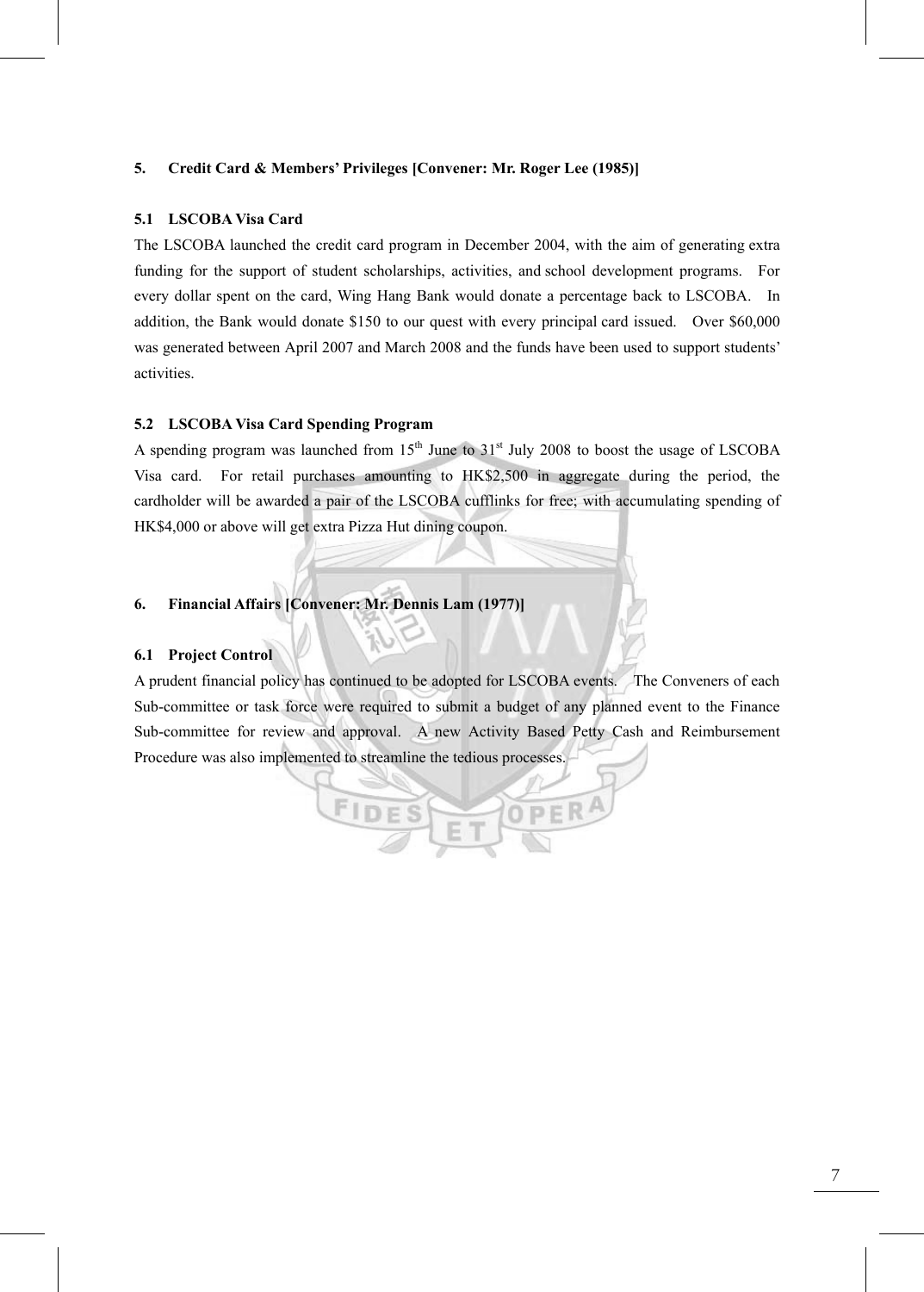#### **6.2 Accounting Automation**

An accounting software program was implemented in September 2007 to automate the bookkeeping processes; the Association was able to generate accurate and up-to-date financial reports in any given moment.

#### **7. Heritage [Convener: Mr. Mark Huang (1985)]**

#### **7.1** *"Sons of La Salle Everyone"* **LSC History Book**

The first ever comprehensive book on the history of La Salle College and Primary School was completed by the Heritage Subcommittee, and was published during the Jubilee Gala Dinner in December 2007. This book is the result of more than eight years of very in-depth research by a team of old boys led by Mr. Mark Huang (1985), the Heritage Subcommittee Convener and Vice President of the OBA. Over 5,000 copies were printed, in hard and soft cover format, for the Brothers, the LSCOBA as well as for the primary and secondary school. All sale proceeds of the book received on or before to 9<sup>th</sup> December 2007 were donated to the LSC Jubilee Fund. The LSCOBA is thankful to the generous donors which helped to fund the printing cost of the book, as well as those who bought a copy of the book.

# **7.2 Old Campus Model Project [PIC: Mr. Lawrence Ng (1977)]**

The OBA commissioned a group of Old Boy architects as consultants to work with expert model builders to construct a model of the Old School Building and Campus as a gift to the School from the Old Boys. A year in the making, this detailed model was meticulously constructed from the few remaining original architectural and construction drawings, re-surveyed floor plans of the old campus done by the British Army during their occupation of LSC as a military hospital and rare photos of the building taken over the years. The School's management body has proudly placed the model in the Heritage Walk as a permanent centerpiece fixture.

# **7.3 75th Anniversary Old Boys' Homecoming Mass**

As part of the global reunion program, on  $7<sup>th</sup>$  December 2007, the Heritage Subcommittee organized a Homecoming Mass in the School Chapel, concelebrated by four old boy priests, including Frs. Benito and Jovita de Sousa, graduates from the 1930's who came from India, Fr. Baptista Marciano (58) and Fr. Dominic Lui of Class 89. Former Legionaries also formed the mass choir, and together with over 30 old boys, Brothers and existing students, the event was certainly a lively and family-like occasion.

# **7.4 75th Anniversary Grave Sweeping**

On 8th December 2007, the Heritage Subcommittee organized a visit to the Brothers' mausoleum in Happy Valley, for local and overseas old boys who returned to Hong Kong for the Global Reunion. Brother Thomas and a handful of old boys joined the visit, and together with a handful of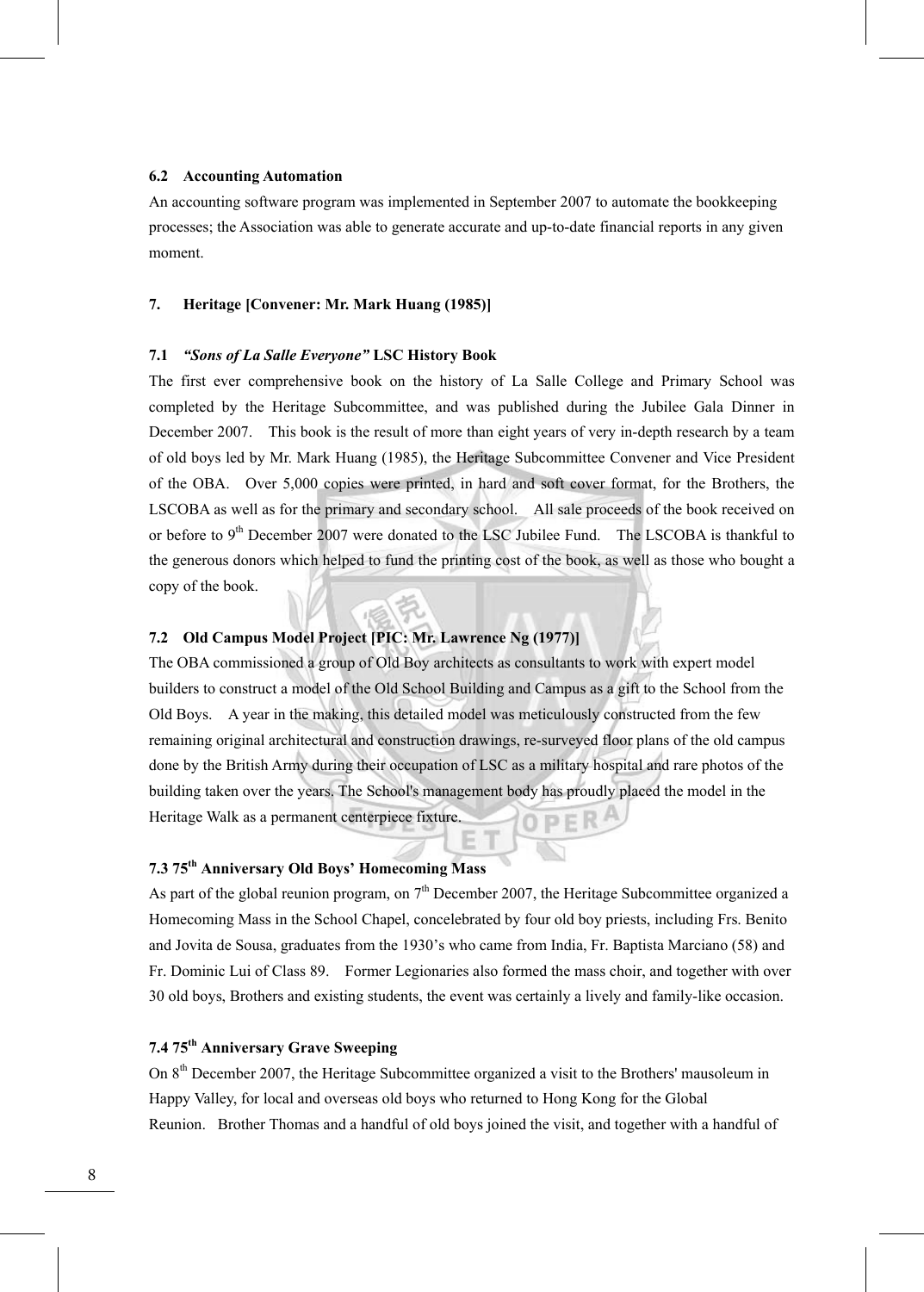old boys, they offered prayers and flowers at the grave. Afterwards, everyone gathered round to share stories and memories of the deceased Brothers, and the group also visited other graves of Priests who worked in La Salle, for example, Fr. James Lea and previous Chaplains to the school.

# **7.5 Talk to La Salle Primary School students at Brothers' mausoleum**

The Heritage Subcommittee Chairman, Mr. Mark Huang, was invited to talk to forty La Salle Primary School students on 21<sup>st</sup> April 2008, during their visit to the Brothers' Mausoleum in St. Michael's Catholic Cemetery, Happy Valley. Mark offered the students some background to the Brothers' history in Hong Kong, and also some personal stories of the Brothers, including stories of Brother Henry Pang, the founder and first Headmaster of LSPS.

# **8. Souvenirs [Convener: Mr. Raymond Chung (1997)]**

The LSCOBA has once again recorded strong sales and maintained very healthy inventory balances in general. During the term, the OBA has worked with the LSCPTA in assisting the School to produce the 75th anniversary official souvenirs. The LSCOBA was responsible for the polo-shirts, beer mugs, lapel pins and watches. A new LSCOBA club tie with red and purple strips, our school colours, debuted in the Jubilee Dinner and proved to be a hot sales item.

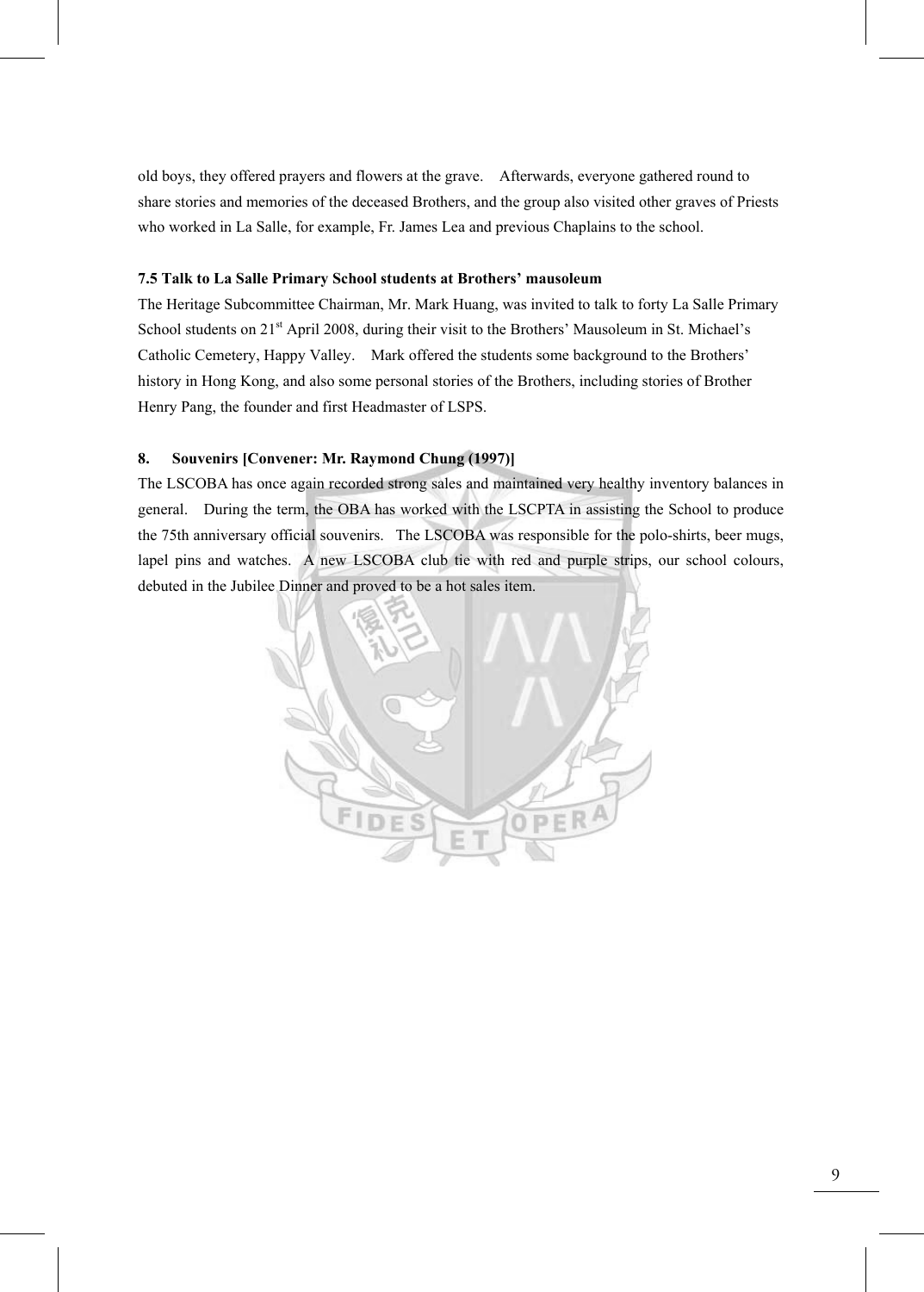#### **9. Sports [Convener: Mr. Herman Bo (1989)]**

#### **9.1 Golf Tournament [PIC: Mr. Roger Wong (1975)]**

The first of the two tournaments was the Global Reunion Golf Tournament held on  $6<sup>th</sup>$  December 2007 at the famous Mission Hills Golf Club, Dongguan, China. A record breaking 63 participants attended the one-day event. For the first time in the history of the golf events organised by LSCOBA, La Salle College Golf Club sent a school team of 6 current students led to take part in the event. An International Team with 17 Old Boys from various overseas chapters including Edmonton, San Francisco, Shanghai, Singapore, Southern California, Toronto and Vancouver also took part. The Old Boy Parents Team had 11 Old Boys whose son(s) attended or is/are still attending LSC. The remaining 28 Old Boys formed the Hong Kong Team.

The second tournament was the 2008 Summer Golf Tournament at CITIC Changping Golf Club, Dongguan, China that was supposed to tee off on the  $30<sup>th</sup>$  of May. Although the event has been postponed for 2 weeks owing to the rain and thunderstorm warning, unfortunately the rain did not stop and it was decided that the golf had to be cancelled. Came whatever kind of weather, came the stormy days along; the keen La Salle Golfers took the group photo as usual and sang the School Song at the flooded golf club before they left for a Dim Sum lunch, followed by a wet trip home.

#### **9.2 Soccer League & Brother Aimar Challenge Shield - [PIC: Mr. Raymond Chung (1997)]**

The Soccer League came into existence in 1984 with four teams competing for the title. Twenty three years later, the 2007/08 season saw a record of 26 teams taking part. This year, there are more than 700 football players participating in the soccer events, Old Boys and guest players included. It is encouraging to see Old Boys of graduation years 1969 to 2007 mingling with fellow Lasallians. The season kicked off on 25<sup>th</sup> November 2007 and teams fought hard during the eight-month period for league championships in two divisions. The Footballers won the Premier Division Champion title while New Wembley captured the Division One championship. The Brother Aimar Challenge Shield started on 7 July 2008 and all 26 teams are competing for the title.

#### **9.3 Friendly matches with School soccer team.**

As part of the pre-inter-school competition training, a couple of "friendly" matches were arranged between the A and B Grade soccer team and various LSCOBA soccer league teams in August and September 2007. Not only tactics and skills were shared between these "old" and "young" boys, the A and B Graders were well impressed by the "old" boys' spirit.

#### **9.4 Basketball League - [PIC: Mr. Gerald Huang (1988)]**

The season kicked off on 2<sup>nd</sup> December 2007 with a total of 4 teams participated in the league. Team Vantage clinched this year's title by beating team Mega Resistance in the championship match.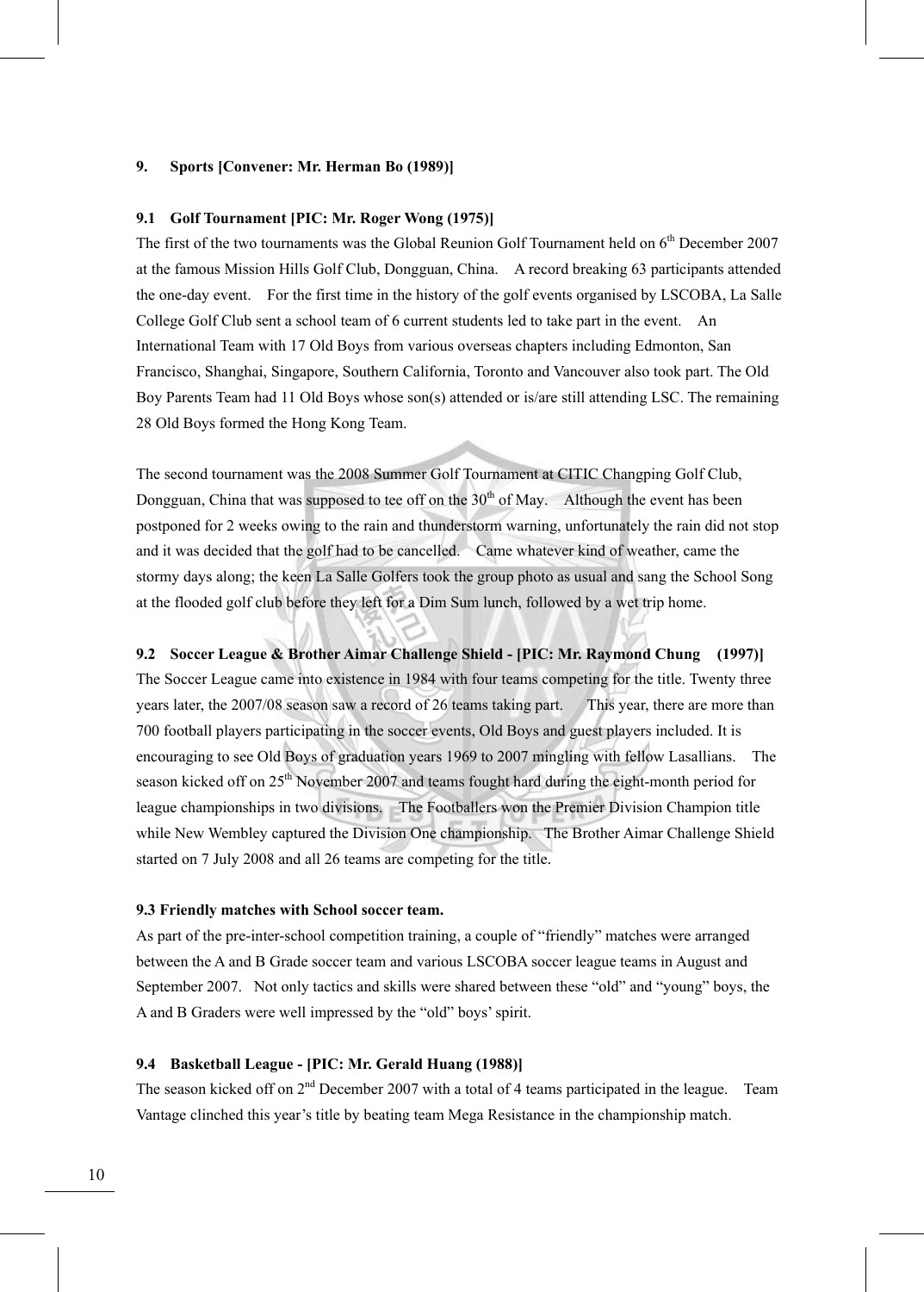Competition was fierce as the title was decided by a mere 3 points.

#### **10. Recreation [Convener: Mr. Eric Chow (2000)]**

#### **10.1 End of Summer Boat Trip**

A total of 35 young Old Boys and friends attended the "End of Summer boat cruise" on 15th September 2007. The Boat Cruise served as the kick-off event for a series of Young Members' activities, it also provided a chance for the Young Members to meet up and enjoy the last bit of summer 2007. Buffet dinner was arranged for the participants and people started squids-hunting straight after dinner. Positive feedbacks have been received from the participants and the OBA will try to organize more 'new' events on top of the traditional events.

# **10.2 Year of the Rat Spring Dinner**

The Year of the Rat Spring Dinner was held on 14<sup>th</sup> March 2008 at the Quanjude Roast Duck Restaurant, Wan Chai. With the 25 tables all sold out, the evening was filled with laughter of nearly 300 Old Boys, students, teachers, Brothers and guests. It is a long standing tradition that the Spring Dinner be held on the Final Day of the Inter-School Athletics Meet. One of the highlights of the event was the personal sharing by our La Salle athletes on stage.

# **10.3 Chinese Valentines' Poolside BBQ Party**

The Chinese Valentines' Poolside BBQ Party held on  $22<sup>nd</sup>$  February 2008 under the beautiful full moon at the United Services Recreation Club, King's Park, Kowloon. About 60 Old Boys and friends came to the party. Traditional lantern riddles and special games were held during the party. It was a pleasant surprise to see one team got 28 correct answers out of the 30 riddles.

# **10.4 Horse Racing Day - La Salle Diamond Jubilee Cup [PIC: Mr. Charles Chan (1977)]**

A long lost tradition of the Association, the Horse Racing Day, was revived on  $28<sup>th</sup>$  June 2008 to celebrate the 75th Anniversary of LSC. The OBA had been working with The Hong Kong Jockey Club to organize the running of the La Salle Diamond Jubilee Cup as a feature race in Shatin Racecourse.

#### **11. School Liaison [Convener: Mr. Perry Chiu (1990) and Mr. Jim Sin (1978)]**

#### **11.1 LSC Family Fun Day**

The LSCOBA set up souvenir sales booth and the medical health check booth, sponsored by Alumni Development's professional network, in support to the event on  $3<sup>rd</sup>$  February 2008.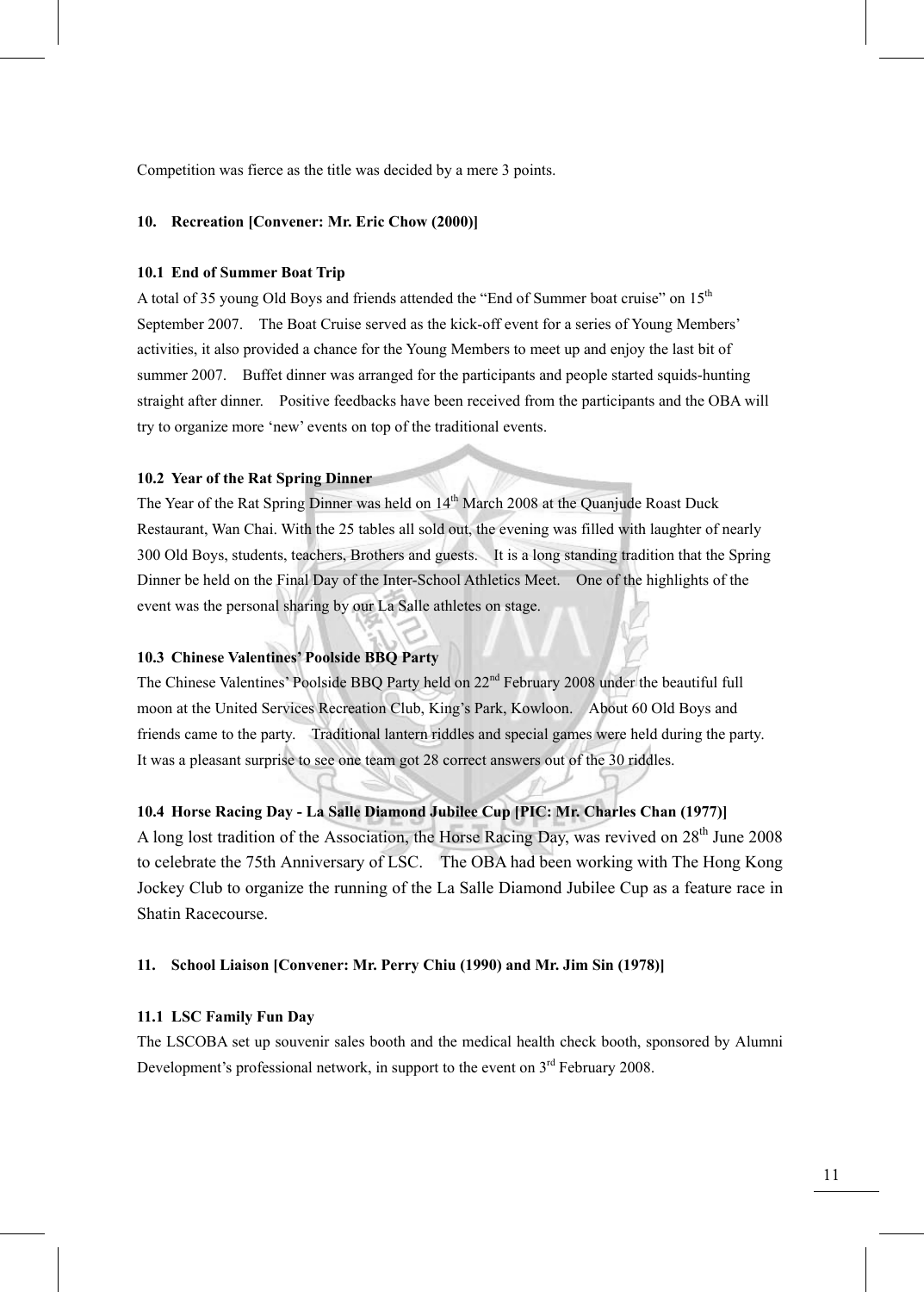#### **12. Student Affairs [Convener: Mr. Stanley Shum (1979)]**

#### **12.1 HKCEE Results Release Day Guidance**

The OBA organized a team of 6 members to meet with the students, giving them advice on selecting the relevant subjects for their F.6 application. For those whose results were less satisfactory, we tried to give them comfort and help them to get the necessary references from the teachers for applying other schools. There were some who planned to study overseas and we informed them about the OBA's overseas chapters, who can offer them lots of support when abroad.

#### **12.2 LSC New Comers' Day**

This was a program for the F.1 students and their parents held on  $11<sup>th</sup>$  August 2007. The OBA set up a booth to promote the LSCOBA credit card to the parents. Many submitted their applications on the spot when they heard about how the School will benefit from their application as well as their credit card spending.

#### **12.3 Form 6 Orientation Camp**

Organized by the LSC Careers Team, the F.6 Orientation Camp took place in Sai Kung Outdoor Recreation Camp on 7th - 8<sup>th</sup> September 2007. All F.6 students attempted a self-directed search to better understand their character and interests. Old Boys who are in their first and second years of university were there to give the students all the advice they needed for preparing their AL years. The OBA sent a team of 3 committee members to visit the boys and gave a presentation on the Association's activities over the past year. In return, we gladly received 35 new membership applications.

#### **12.4 Opening Assemblies**

The Vice-President and President of the Association joined the Lower and Upper Form Assemblies, on  $6<sup>th</sup>$  and  $7<sup>th</sup>$  September 2007 respectively, and took the opportunity to introduce the Old Boys Association to students.

#### **12.5 LSC Careers Week**

Jointly organised with the Careers Team of LSC, the week long program was held between  $8<sup>th</sup>$  and  $16<sup>th</sup>$ October 2007 in the School during lunch hours. It is aimed to help the upper form students in planning their future studies and careers. We invited 12 Old Boys from various professions to share their career experience and advice with our student brothers. In addition to the more traditional professions, we added sessions for Actuary, Pharmacy & Information Technology, which were well received by the audience. Over 500 boys attended the program with keen interest. Some even stayed behind to have further discussion with the speakers.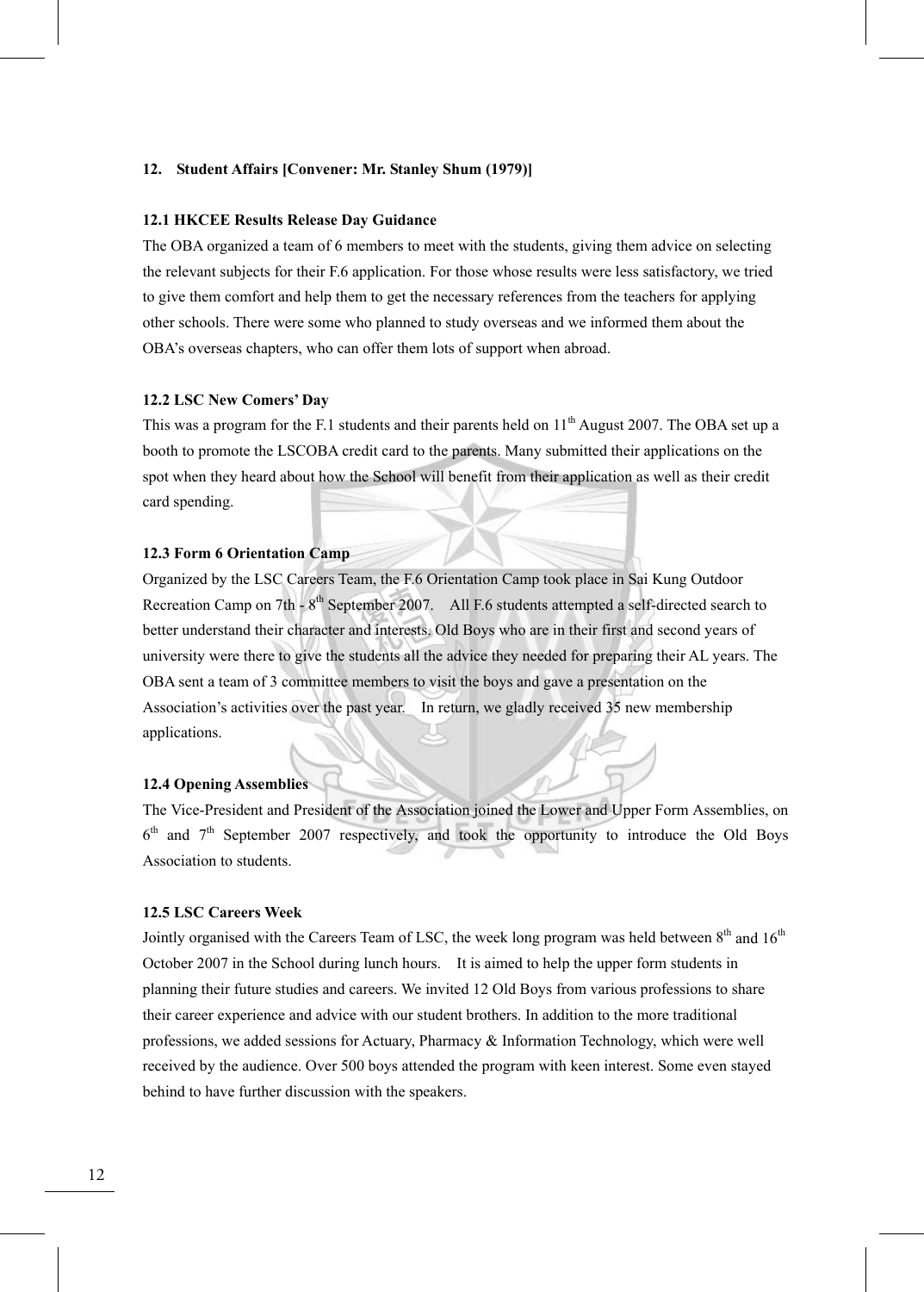#### **12.6 Old Boys supporting athletes at the Inter-school Athletics Meet**

During the 3 days of the Annual Inter-school Athletics Meet in March 2008, Mr. Ho Cheuk Wa, Ivan (1998), a practicing Physiotherapist offered free professional physiotherapy treatment to LSC athletes at the Wan Chai Sports Ground.

#### **12.7 Interview Workshop**

A workshop on interview skills for university admission was co-organised with LSC Careers Team and was held on 4<sup>th</sup> May 2008 for all Form 7 students. Over 100 students participated in the mock group interviews for Architecture, Business & Finance, Engineering, Law, Medicine and Social Sciences, conducted by 20 Old Boys from the respective professions.

#### **12.8 Job Shadowing Program**

The Careers Team, assisted by LSCOBA, launched the first of a series of Job-shadowing programs on 2<sup>nd</sup> June 2008. The first visit was to Monitoring Solutions Limited, an IT consulting firm, where Mr. Leonard Chu (1983) and Mr. Bernard Lee (1983) offered detail introduction of their operations. The second leg of the program took place on  $3<sup>rd</sup>$  June 2008. The students visited CWCC & Co., a renowned accounting and advisory firm which Mr. Thomas Wong (1977) is one of the partners. Students were given invaluable experience to shadow different mentors in the two firms.

# **12.9 Sponsorship for LSC student events**

Various sponsorships have been granted to Form 5 & Form 7 Graduation Dinners, Talent Quest, Family Fun Day, Joint School Summer Camp and School Magazine - Lasallite during the year to foster and promote close relationships and better understanding among the past and present students of LSC.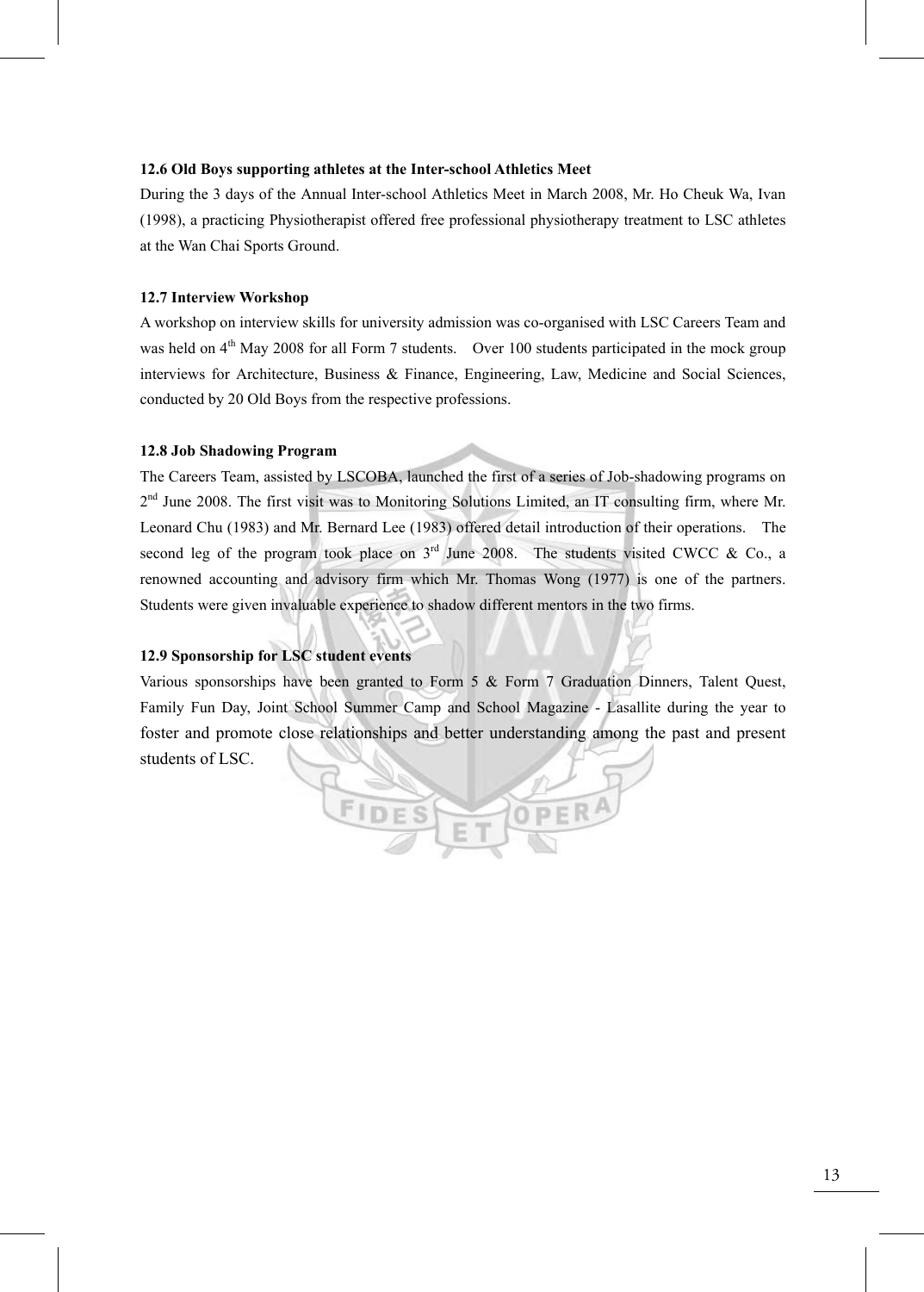# **13. La Salle College 75th Anniversary Celebration Events**

#### **13.1 Global Reunion**

Hong Kong was the host of the LSCOBA Global Reunion that was held between 6<sup>th</sup> and 9<sup>th</sup> December 2007, Old Boys coming back from as far as Australia, Canada, Mainland China, Singapore, the USA, etc took part in this annual event. A series of events were held over the weekend:-

| Day       | Dec 6 (Thu)         | Dec 7 (Fri)          | Dec 8 (Sat)      | Dec 9 (Sun)                       |
|-----------|---------------------|----------------------|------------------|-----------------------------------|
| Morning   | Reunion Golf        | School Tour          | Soccer           | Soccer Tournament Day 2           |
|           | Tournament          | (LSC)                | Tournament Day 1 | (LSC)                             |
|           |                     |                      | (LSC)            | Senior Old Boys Soccer            |
|           |                     |                      |                  | Game (LSC)                        |
| Afternoon |                     | Meeting the students | Grave sweeping   |                                   |
|           |                     | and staff            | (Happy Valley)   | Lunch (Kowloon City)              |
|           |                     | Homecoming Mass      |                  |                                   |
|           |                     | (LSC Chapel)         |                  | World Conference (LSC)            |
| Evening   | Old Boys Happy Hour | Homecoming Concert   | LSC 75th Jubilee | LSC Old Boys Global               |
|           | at Impeesa Bar,     | (LSC School Hall)    | Gala Dinner      | Reunion Dinner at                 |
|           | Commissioner's Club |                      | (HKCEC)          | Kum Tao Heen                      |
|           | Scouts Association  |                      |                  | <b>Commissioner's Club Scouts</b> |
|           |                     |                      |                  | Association                       |
|           |                     |                      |                  |                                   |

For full report on LSCOBA Global Reunion 2007, please refer to Volume 27, No. 2 January 2008 LSCOBA Newsletter or visit http://www.lscoba.com/news/newsletter/v27n1\_2007\_10.pdf

# **13.2 The Jubilee Gift Campaign**

The LSC Jubilee Fund was set up in 2007 to commemorate the 75<sup>th</sup> anniversary of La Salle College. The objectives of the fund are to enhance the educational development of students and staff and to fund other non-standard facilities that the College may require. The Fund is administered by the LSC Jubilee Fund Management Committee with Mr. David Mong (1979) as its chair. The Committee plays an active role in assessing and approving sponsorship applications, fund management etc under delegated authority and within the auspices of the La Salle Foundation. Fund raising activities were held throughout the 75<sup>th</sup> Anniversary until December 2007 and donations received for the year ended 31<sup>st</sup> March 2008 totaled HK\$6.47million.

OPER

The Fund has sponsored additional language teachers for the College, including a native English teacher in 2007 /08 and 2008 /09, and a Putonghua teacher in 2008 /09.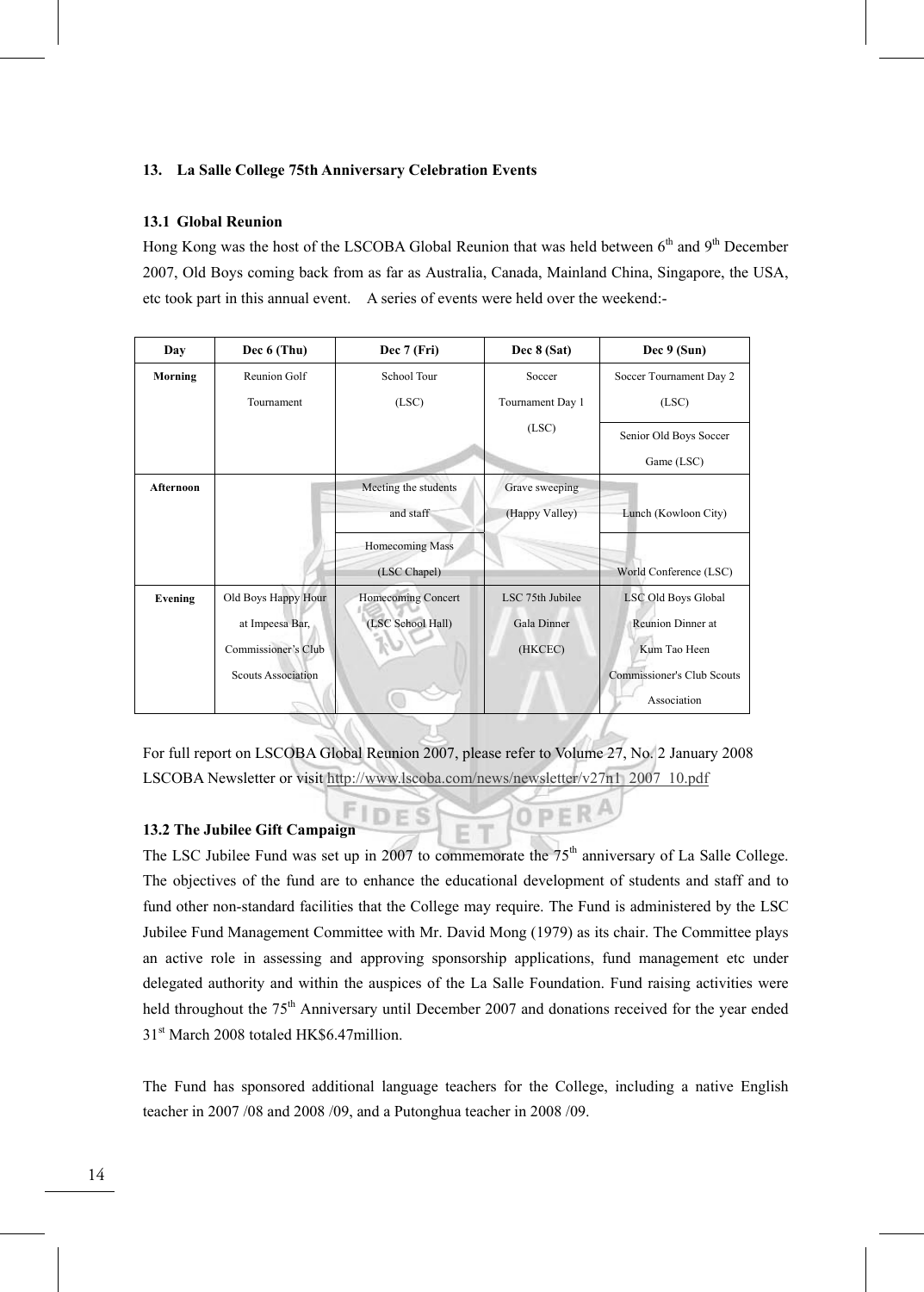#### **13.3 The Jubilee Gala Dinner**

The Association assisted the School to organize the Jubilee Gala Dinner that held on 8<sup>th</sup> December 2007 in the Grand Hall of the Hong Kong Convention and Exhibition Centre. Old Boys from all over the world and their families filled up more than half of the venue, an encouraging 78 tables, to support the unforgettable event. The OBA took the opportunity to unveil the Old Campus Model, a gift from the Association to the School to commemorate its Diamond Jubilee. There was also the debut of "*Sons of La Salle Everyone*" authored by Mr. Mark Huang (1985), our very own resident historian and Vice President. The first copy which autographed by the Brothers was auctioned off to raise funds for the Jubilee Fund. Mr. Eddie Lee (1969), the successful bidder, was kind enough to offer this special copy back to the College for its heritage collection. The sponsors of the publication also include Mr. Nelson Lee (1958), the 17th Scout Group, the Class of 1977, 1979 and 1982. The two OBA projects generated about HK\$2 million for the Jubilee Fund.

#### **14. Administrative Matters and Others**

14.1 The renovation work for the OB Room (Room 107) was completed in early September 2007. Thanks to the donation from Mr. David Mong (1979), Mr. Charles Chan (1977) and Dr. Gordon Fong (1976), the members of LSCOBA are able to enjoy state of the art electronic equipment in the club room.

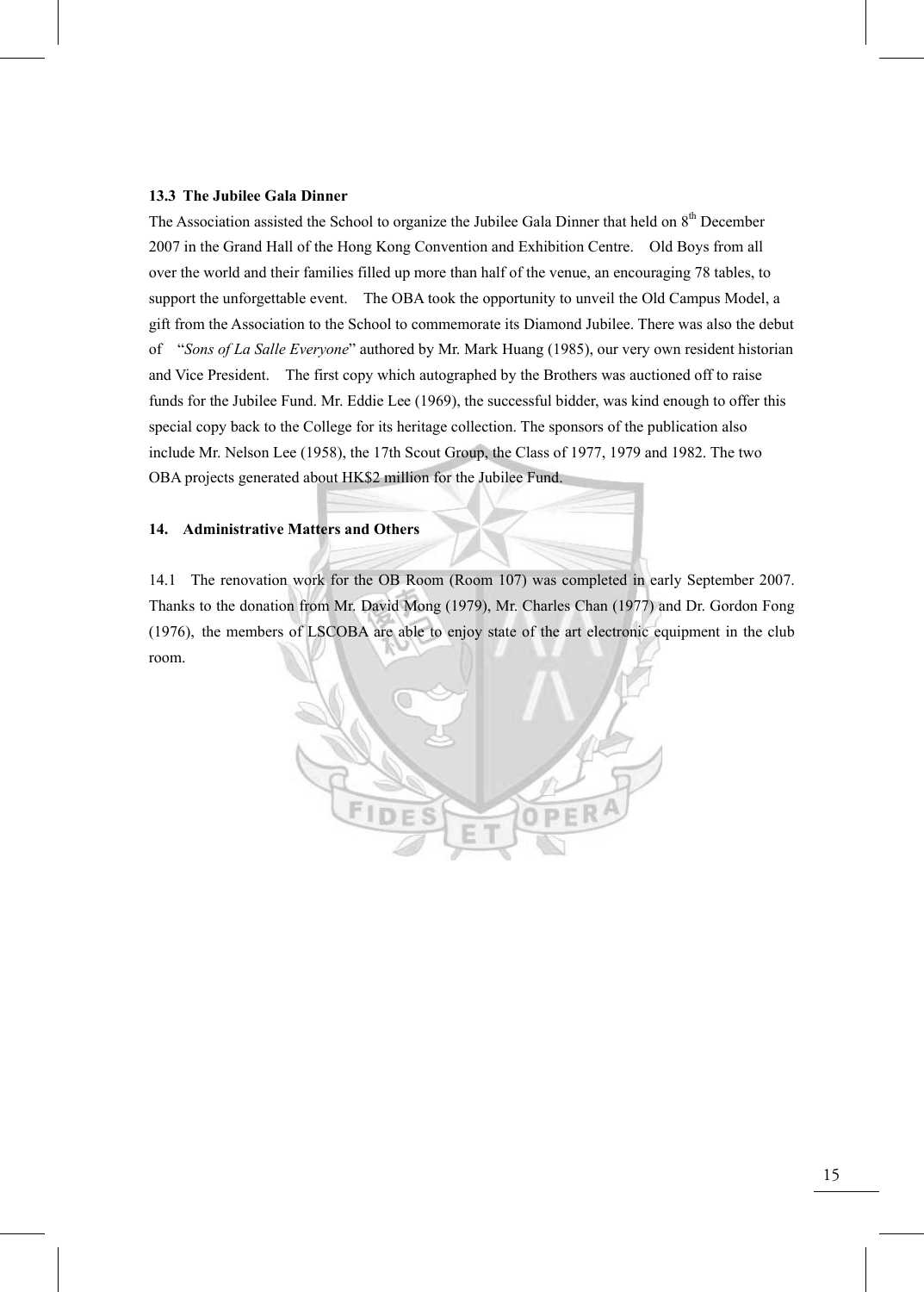#### **Appendix I – Acknowledgement**

The LSCOBA would like to thank the members of the LSCOBA for their valuable support to the various events held in this term. Thanks are also due to all teachers, friends, and students who were involved.

# **Appendix II – Statistics**

The total number of registered members were  $5,668$  as of  $19<sup>th</sup>$  June 2008. The composition and geographical distribution are shown below:



#### **Members distribution by F.5 Graduation Year**

F5 Graduation Year Identified from Database: 3,756 members Unknown: 1,912 members





Country of Residence Identified from Database: 4,087 members (Hong Kong: 3,719 members) Unknown: 1,581 members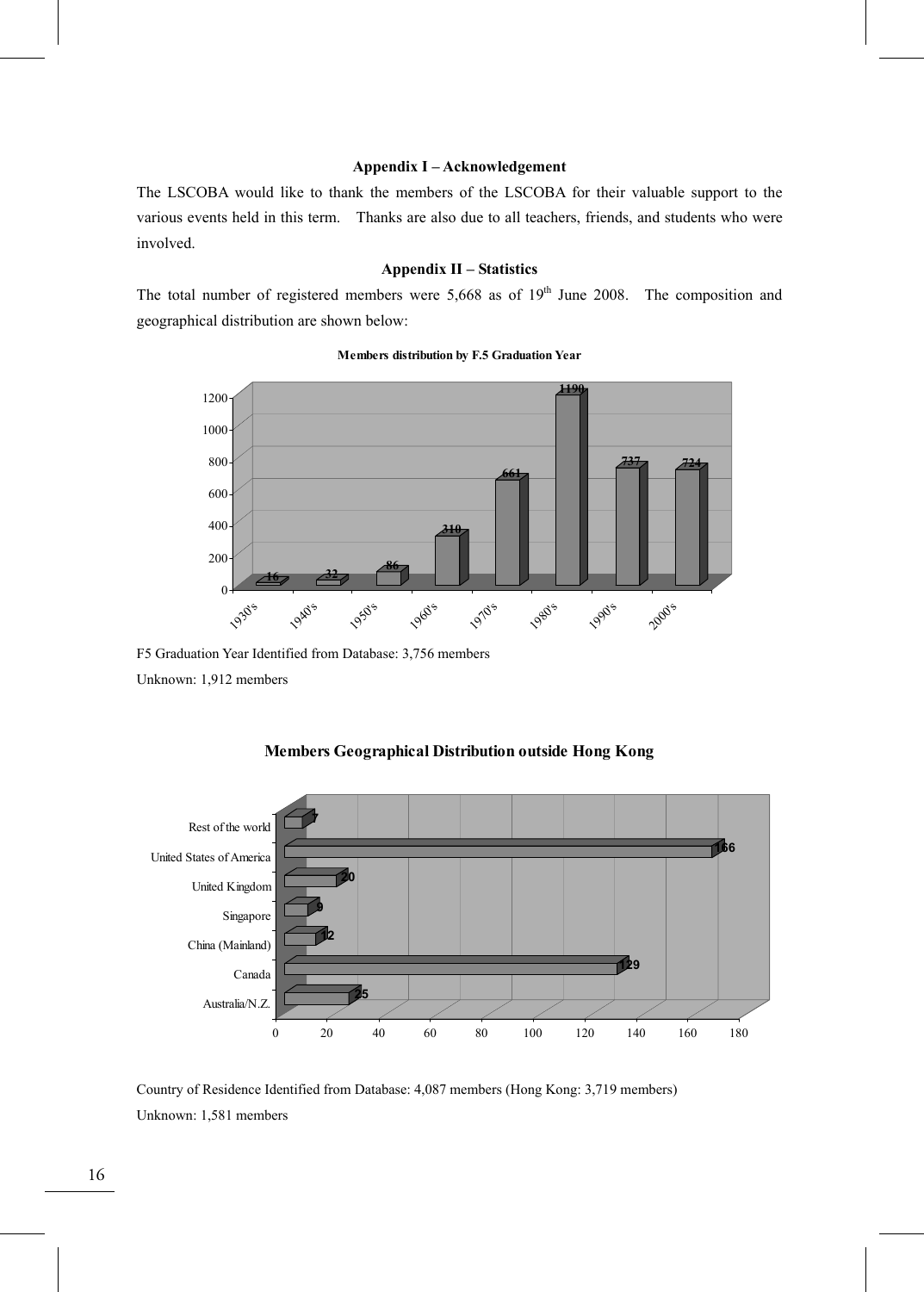# **FINANCIAL STATEMENTS FOR THE YEAR ENDED 31 MARCH 2008**

#### **REPORT OF THE DIRECTORS**

The directors submit their report together with the audited financial statements for the year ended 31 March 2008.

#### **PRINCIPAL ACTIVITIES**

The principal activities of La Salle College Old Boys' Association Limited (hereinafter referred to as "the Association") are fostering and promoting close relationship and better understanding among the past and present students of La Salle College in and outside Hong Kong as well as to support La Salle College through event participation and granting of scholarships and prizes.

# **RESULTS**

The results of the Association for the year ended 31 March 2008 are set out on page 21 of the financial statements.

#### **RESERVES**

Movements in the reserves of the Association during the year are set out on page 23 of the financial statements.

#### **DIRECTORS**

The directors during the year and up to the date of this report were :

| Chan Kit Ying, Charles  | (President)                                     |
|-------------------------|-------------------------------------------------|
| Huang Robin Mark Garvey | OPERA<br>(Vice-president)                       |
| Lui Chi Hung            | (Honorary Treasurer, resigned on 23 July 2007)  |
| Lam Kwan Chor           | (Honorary Treasurer, appointed on 23 July 2007) |
| Lee Shiu Fung, Roger    | (Honorary Secretary, resigned on 23 July 2007)  |
| Wong Chak Yin, Willie   | (Honorary Secretary, appointed on 23 July 2007) |
| Bo Ho Man, Herman       | (Committee Member)                              |
| Chan Kwok Shing, Alan   | (Committee Member, appointed on 23 July 2007    |
|                         | and resigned on 24 September 2007)              |
| Cheung Chuk Wo          | (Committee Member)                              |
| Chiu Perry              | (Committee Member)                              |
| Chow Chun Hin, Eric     | (Committee Member)                              |
| Chu Wing Fei            | (Committee Member, appointed on 23 July 2007)   |
| Chung Wing Chung        | (Committee Member)                              |
| Fong Kwok Tung, Gordon  | (Committee Member)                              |
| Heung Chin Kit          | (Committee Member)                              |
| Ho Jing Kan, Patrick    | (Committee Member, appointed on 23 July 2007)   |
| Kong Ming-Hei, Bernard  | (Committee Member)                              |
| Shum Chi Kwong, Stanley | (Committee Member)                              |
| Wong Chi Ho, Jimmy      | (Committee Member, resigned on 23 July 2007)    |
|                         |                                                 |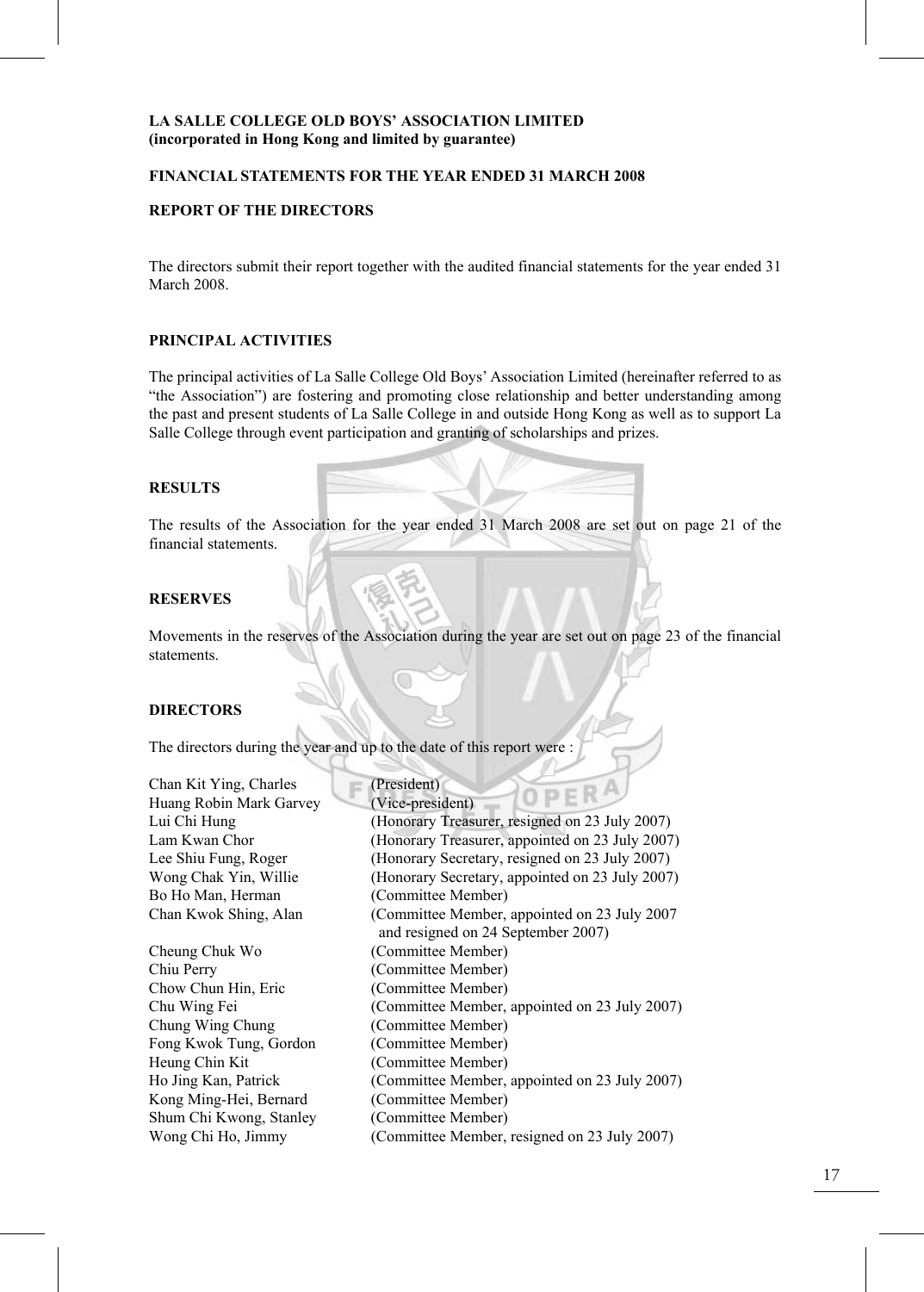#### **FINANCIAL STATEMENTS FOR THE YEAR ENDED 31 MARCH 2008**

## **REPORT OF THE DIRECTORS (continued)**

#### **DIRECTORS (continued)**

| Wu Tik Lung           | (Committee Member, resigned on 23 July 2007)     |
|-----------------------|--------------------------------------------------|
| Yeung Sze Leung       | (Committee Member, appointed on 23 July 2007)    |
| Yuen Kar Ngai, Robert | (Committee Member, resigned on 23 July 2007)     |
| Sin Ching Yin, Jimmy  | (Committee Member, appointed on 1 February 2008) |

There being no provision in the Association's Articles of Association for the retirement of directors by rotation, all directors continue in office.

#### **DIRECTORS' INTERESTS**

No contracts of significance in relation to the Association's business to which the Association was a party and in which a director of the Association had a material interest, whether directly or indirectly, subsisted at the end of the year or at any time during the year.

# **MANAGEMENT CONTRACTS**

No contracts concerning the management and administration of the whole or any substantial part of the business of the Association were entered into or existed during the year.

# **AUDITOR**

The financial statements have been audited by CWCC, Certified Public Accountants, who retire and, being eligible, offer themselves for re-appointment.

On behalf of the board

Charles le Cha

Director

HONG KONG, 25 June 2008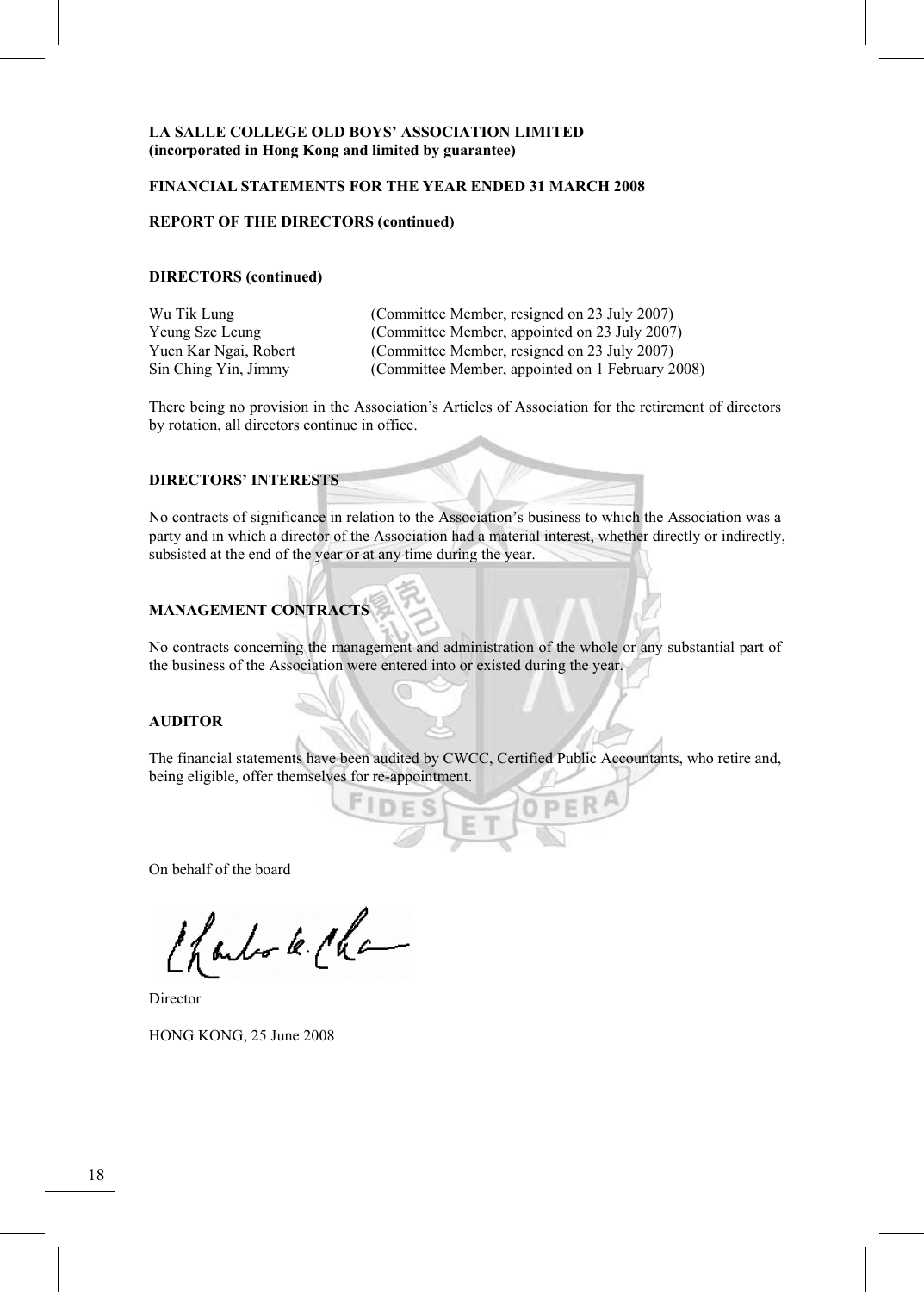#### **FINANCIAL STATEMENTS FOR THE YEAR ENDED 31 MARCH 2008**

# **INDEPENDENT AUDITOR'S REPORT TO THE MEMBERS OF LA SALLE COLLEGE OLD BOYS' ASSOCIATION LIMITED (incorporated in Hong Kong and limited by guarantee)**

We have audited the financial statements of La Salle College Old Boys' Association Limited ("the Association") set out on pages 21 to 34, which comprise the balance sheet as at 31 March 2008, and the income and expenditure statement, statement of changes in equity and cash flow statement for the year then ended, and a summary of significant accounting policies and other explanatory notes.

#### **Directors' responsibility for the financial statements**

The directors of the Association are responsible for the preparation and the true and fair presentation of these financial statements in accordance with Hong Kong Financial Reporting Standards issued by the Hong Kong Institute of Certified Public Accountants and the Hong Kong Companies Ordinance. This responsibility includes designing, implementing and maintaining internal control relevant to the preparation and the true and fair presentation of financial statements that are free from material misstatement, whether due to fraud or error; selecting and applying appropriate accounting policies; and making accounting estimates that are reasonable in the circumstances.

**Auditor's responsibility** 

Our responsibility is to express an opinion on these financial statements based on our audit and to report our opinion solely to you, as a body, in accordance with section 141 of the Hong Kong Companies Ordinance, and for no other purpose. We do not assume responsibility towards or accept liability to any other person for the contents of this report. We conducted our audit in accordance with Hong Kong Standards on Auditing issued by the Hong Kong Institute of Certified Public Accountants. Those standards require that we comply with ethical requirements and plan and perform the audit to obtain reasonable assurance as to whether the financial statements are free from material misstatement.

(continued)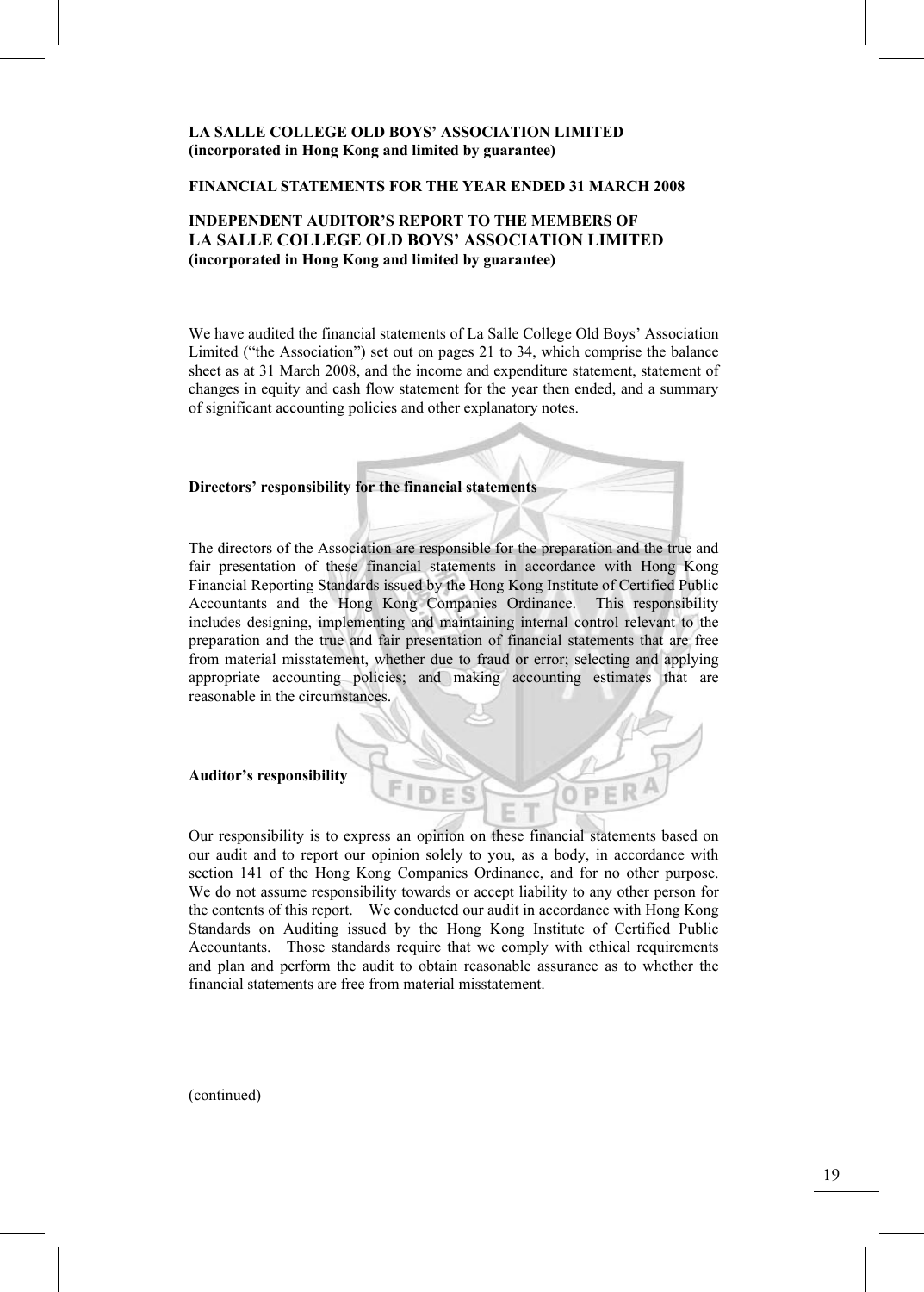#### **FINANCIAL STATEMENTS FOR THE YEAR ENDED 31 MARCH 2008**

An audit involves performing procedures to obtain audit evidence about the amounts and disclosures in the financial statements. The procedures selected depend on the auditor's judgment, including the assessment of the risks of material misstatement of the financial statements, whether due to fraud or error. In making those risk assessments, the auditor considers internal control relevant to the entity's preparation and true and fair presentation of the financial statements in order to design audit procedures that are appropriate in the circumstances, but not for the purpose of expressing an opinion on the effectiveness of the entity's internal control. An audit also includes evaluating the appropriateness of accounting policies used and the reasonableness of accounting estimates made by the directors, as well as evaluating the overall presentation of the financial statements.

We believe that the audit evidence we have obtained is sufficient and appropriate to provide a basis for our audit opinion.

#### **Opinion**

In our opinion, the financial statements give a true and fair view of the state of the Association's affairs as at 31 March 2008 and of its deficit and cash flows for the year then ended in accordance with Hong Kong Financial Reporting Standards and have been properly prepared in accordance with the Hong Kong Companies Ordinance.

# **CWCC**

Certified Public Accountants

HONG KONG, 25 June 2008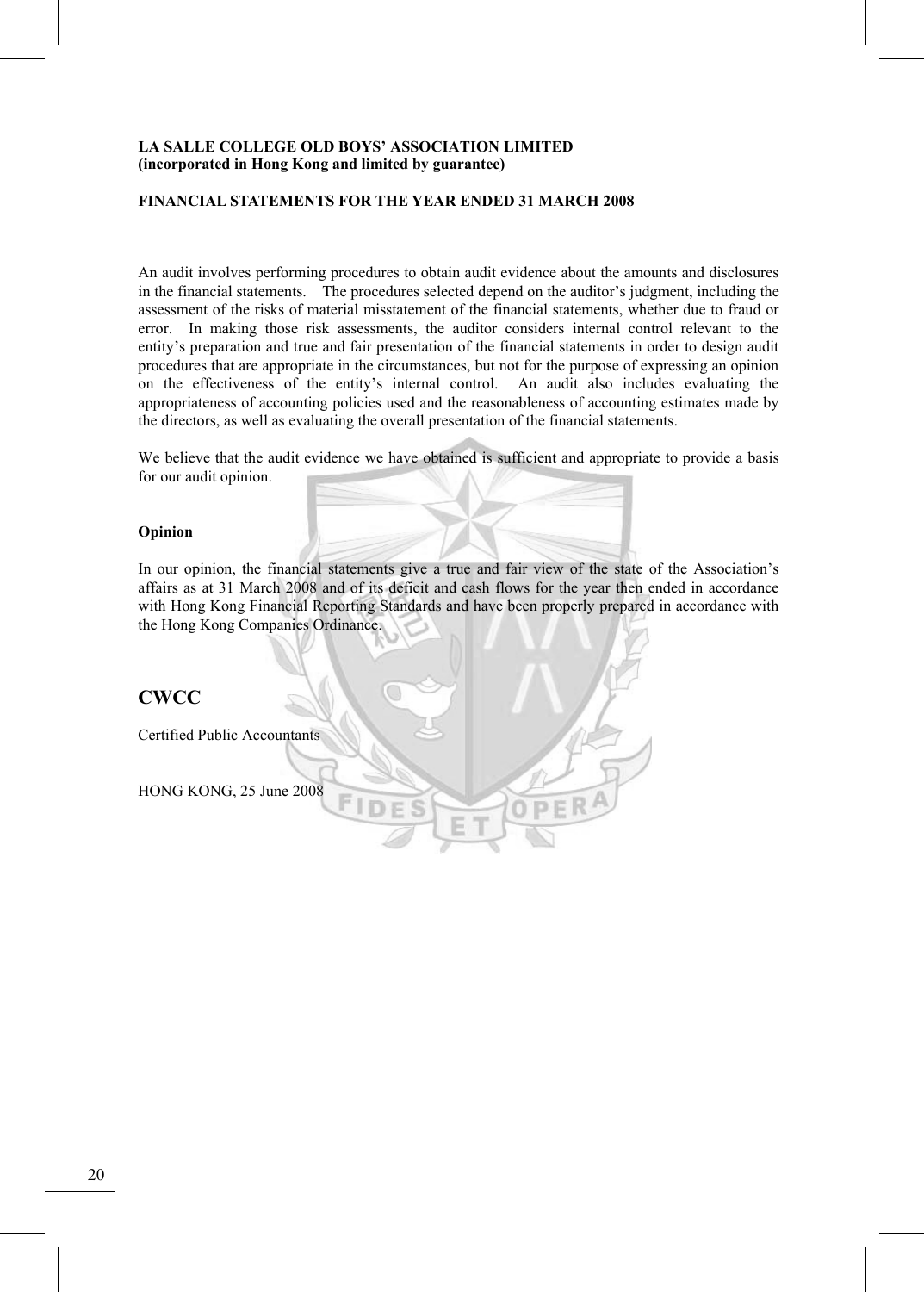# **FINANCIAL STATEMENTS FOR THE YEAR ENDED 31 MARCH 2008**

# **INCOME AND EXPENDITURE STATEMENT FOR THE YEAR ENDED 31 MARCH 2008**

|                                                              |      | 2008             | 2007            |
|--------------------------------------------------------------|------|------------------|-----------------|
|                                                              | Note | <b>HKS</b>       | HK\$            |
| <b>Income:</b>                                               |      |                  |                 |
| Dividend income                                              |      | 226,191          | 190,300         |
| Interest income                                              |      | 15,254           | 26,282          |
| Income from Jubilee dinner                                   |      | 2,945,280        |                 |
| Membership subscriptions                                     |      | 49,000           | 53,600          |
| Income on sales of shields, ties and souvenirs               | 6    | 213,807          | 176,257         |
| Income on sales of La Salle Everyone & History               |      |                  |                 |
| books                                                        | 7    | 653,935          |                 |
| Income from various functions                                | 8    | 863,629          | 1,067,265       |
| Surplus on use of sports facilities                          |      | 6,480            | 18,320          |
| Donations income                                             |      | 269,000          | 7,064           |
| Donations from the Association affinity credit card          |      |                  |                 |
| holders                                                      | 13   | 13,050           | 13,100          |
| Rebates received from the Association affinity               |      |                  |                 |
| credit card                                                  | 13   | 56,162           | 52,825          |
|                                                              |      | 5,311,788        | 1,605,013       |
|                                                              |      |                  |                 |
| <b>Expenditure:</b>                                          |      |                  |                 |
|                                                              |      |                  |                 |
| 75 <sup>th</sup> Anniversary congratulatory advertisement    |      |                  | 13,000          |
| Bank charges                                                 |      | 3,707            | 2,262           |
| Business registration fee                                    |      | 2,810            | 2,600           |
| Credit card promotion expenses                               | 13   |                  | 9,149           |
| Depreciation                                                 | 9    | 24,749           | 12,331          |
| Donations and sponsorship - Student projects                 |      |                  | 43,335          |
| Donations and sponsorship - LSC 75 <sup>th</sup> Anniversary |      | 347,025          | 206,802         |
| Donations and sponsorship - LSC others                       |      | 543,594          | 69,041          |
| Donations and sponsorship - Jubilee fund                     |      | 1,509,150        |                 |
| Insurance                                                    |      |                  | 950             |
| Expenses for sales of shields, ties and souvenirs            | 6    | 152,037          | 114,441         |
| Expenses for sales of La Salle Everyone & History            |      |                  |                 |
| books                                                        | 7    | 412,145          |                 |
| Expenses for Jubilee dinner                                  |      | 1,758,803        |                 |
| Expenses for various functions                               | 8    | 695,398          | 717,849         |
| Postage                                                      |      | 24,467           | 17,314          |
| Printing and stationery                                      |      | 45,568           | 46,903          |
| Repairs and maintenance<br>Staff costs                       |      | 4,698            | 1,242           |
| Sundry expenses                                              |      | 56,700<br>10,847 | 75,266<br>7,269 |
| Telephone                                                    |      | 2,583            | 1,426           |
| Website hosting expense                                      |      | 15,324           | 13,259          |
|                                                              |      |                  |                 |
|                                                              |      | 5,609,605        | 1,354,439       |
|                                                              |      |                  |                 |
| (Deficit) / Surplus for the year                             |      | (297, 817)       | 250,574         |

21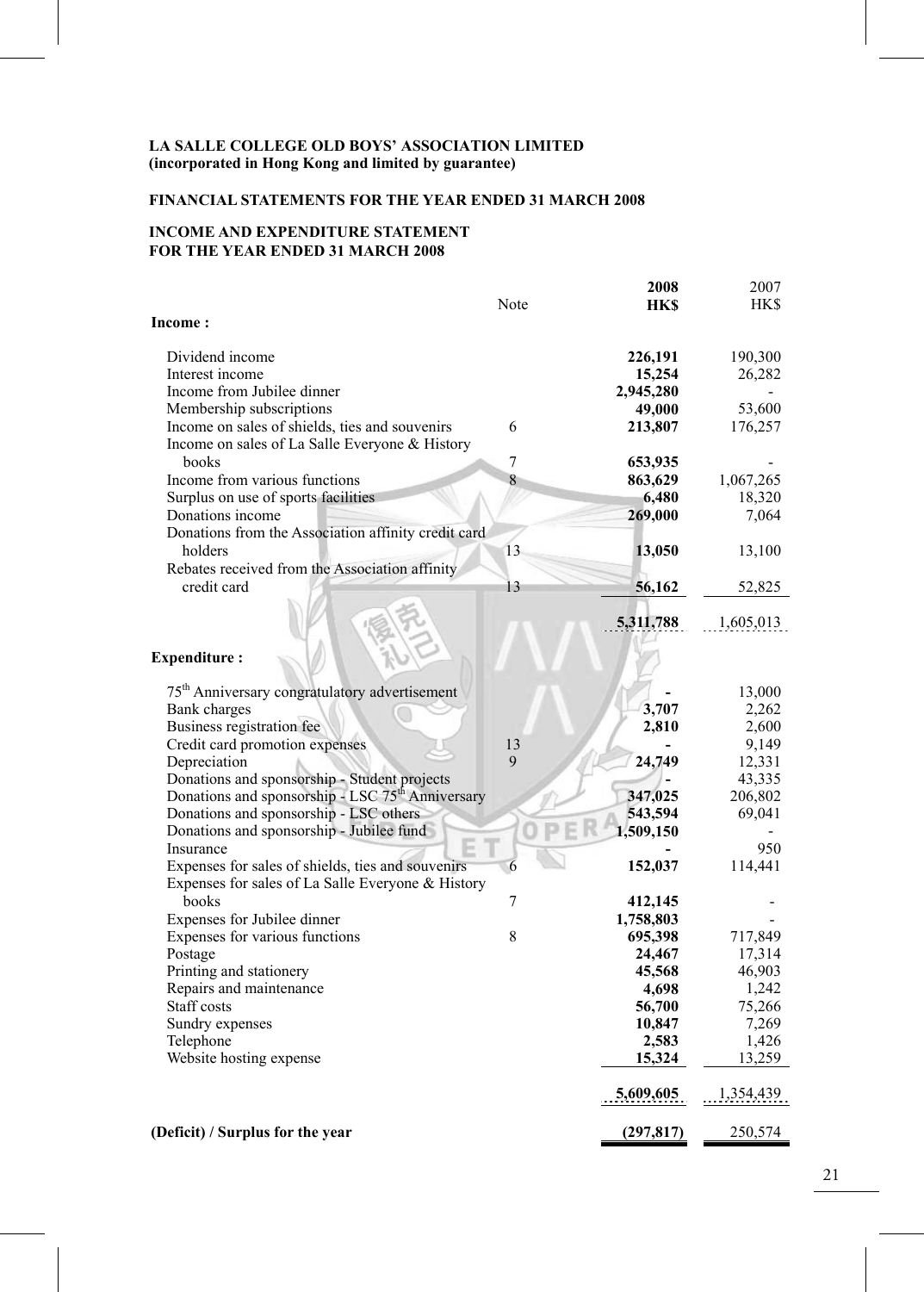# **FINANCIAL STATEMENTS FOR THE YEAR ENDED 31 MARCH 2008**

#### **BALANCE SHEET AS AT 31 MARCH 2008**

| <b>ASSETS</b>                                                        | Note    | 2008<br><b>HKS</b>   | 2007<br><b>HKS</b> |
|----------------------------------------------------------------------|---------|----------------------|--------------------|
|                                                                      |         |                      |                    |
| <b>Non-current assets</b>                                            |         |                      |                    |
| Property, plant and equipment<br>Available-for-sale financial assets | 9<br>10 | 148,578<br>4,361,539 | 5,014              |
|                                                                      |         |                      | 4,446,771          |
|                                                                      |         | 4,510,117            | 4,451,785          |
| <b>Current assets</b>                                                |         |                      |                    |
| Inventories                                                          | 11      | 54,255               | 19,995             |
| Deposits                                                             |         |                      | 232,500            |
| Accounts receivable                                                  | 12      | 327,315              | 17,956             |
| Prepayment                                                           |         |                      | 347,025            |
| Cash and bank balances                                               |         | 584,450              | 980,769            |
|                                                                      |         | 966,020              | 1,598,245          |
| <b>Total assets</b>                                                  |         | 5,476,137            | 6,050,030          |
| <b>EQUITY</b>                                                        |         |                      |                    |
| Accumulated funds                                                    |         | 524,173              | 970,202            |
| Available-for-sale investments reserves                              |         | 3,950,026            | 4,261,258          |
| Credit card reserves                                                 |         | 228,913              | 159,701            |
| La Salle College 75 <sup>th</sup> Anniversary reserves               |         | 251,393              | 251,393            |
| Heritage reserves                                                    |         | 50,000               | 50,000             |
| PRC Education reserves                                               |         | 14,701               | 34,701             |
| Sports reserves<br>FIDE                                              |         | 174,000              | 75,000             |
| <b>Total equity</b>                                                  |         | 5,193,206            | 5,802,255          |
|                                                                      |         |                      |                    |

#### **LIABILITIES**

| <b>Current liabilities</b>          |           |           |
|-------------------------------------|-----------|-----------|
| Accounts payable and accruals       | 282.931   | 247.775   |
| <b>Total equity and liabilities</b> | 5.476.137 | 6.050.030 |

Charles le Cha

Ì **\_\_\_\_\_\_\_\_\_\_\_\_\_\_\_\_\_\_\_\_\_\_\_\_\_ \_\_\_\_\_\_\_\_\_\_\_\_\_\_\_\_\_\_\_\_\_\_\_\_\_\_**

**President Honorary Treasurer**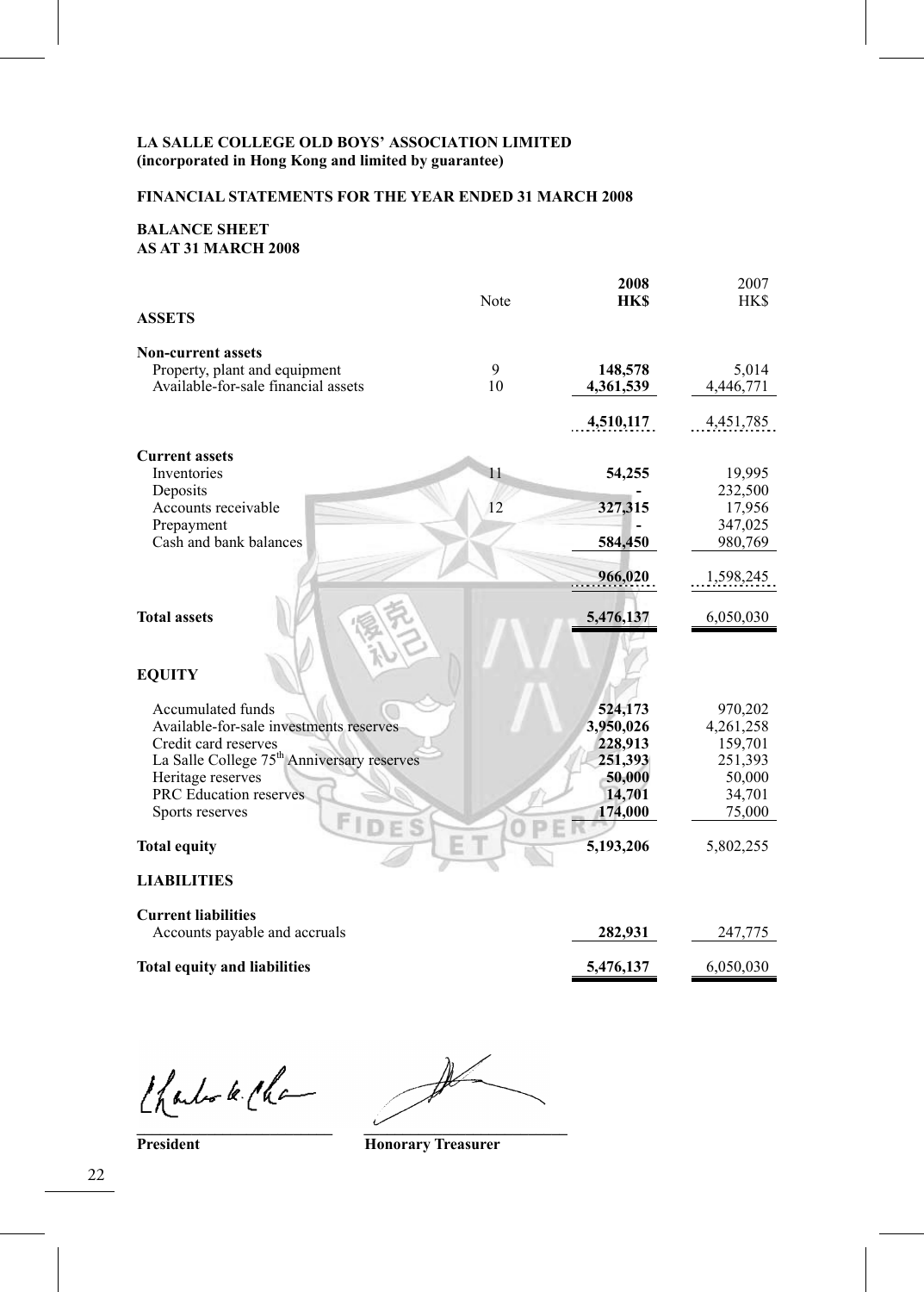LA SALLE COLLEGE OLD BOYS' ASSOCIATION LIMITED<br>(incorporated in Hong Kong and limited by guarantee) **LA SALLE COLLEGE OLD BOYS' ASSOCIATION LIMITED (incorporated in Hong Kong and limited by guarantee)** 

# FINANCIAL STATEMENTS FOR THE YEAR ENDED 31 MARCH 2008 **FINANCIAL STATEMENTS FOR THE YEAR ENDED 31 MARCH 2008**

# STATEMENT OF CHANGES IN EQUITY<br>FOR THE YEAR ENDED 31 MARCH 2008 **FOR THE YEAR ENDED 31 MARCH 2008 STATEMENT OF CHANGES IN EQUITY**

|                                                                                    | Accumulated         | investments<br>Available<br>-for-sale | Credit card      | La Salle<br>Anniversary<br>College 75 <sup>th</sup> | Heritage         | PRC<br>Education | <b>Sports</b>          |                      |
|------------------------------------------------------------------------------------|---------------------|---------------------------------------|------------------|-----------------------------------------------------|------------------|------------------|------------------------|----------------------|
|                                                                                    | funds<br>HK\$       | HK\$<br>reserves                      | reserves<br>HK\$ | <b>HK\$</b><br>reserves                             | reserves<br>HK\$ | reserves<br>HK\$ | reserves<br><b>HKS</b> | Total<br><b>HK\$</b> |
| At 1 April 2006                                                                    | 935,968             | 4,074,753                             | 162,625          | 141,830                                             | 50,000           |                  |                        | 5,365,176            |
| Change in fair value of available-for-sale financial<br>assets                     |                     | 186,505                               |                  |                                                     |                  |                  |                        | 186,505              |
| Transfer to credit card reserves and La Salle College<br>Surplus for the year      | 250,574             |                                       |                  |                                                     |                  |                  |                        | 250,574              |
| 75 <sup>th</sup> Anniversary reserves (Note 13)                                    | (56, 776)           |                                       | 40,411           | 16,365                                              |                  |                  |                        |                      |
| Donation to La Salle College during the year<br>Transfer to sports reserves        | (75,000)<br>206,802 |                                       |                  | (206, 802)                                          |                  |                  | 75,000                 |                      |
| Sponsorship of student projects                                                    | 43,335              |                                       | (43, 335)        |                                                     |                  |                  |                        |                      |
| Transfer to PRC Education reserves                                                 | (34,701)            |                                       |                  |                                                     |                  | 34,701           |                        |                      |
| Transfer to La Salle College 75 <sup>th</sup> Anniversary reserves                 | (300,000)           |                                       |                  | 300,000                                             |                  |                  |                        |                      |
| At 31 March 2007                                                                   | 970.202             | 4,261,258                             | 159.701          | 251,393                                             | 50,000           | 34,701           | 75,000                 | 5,802,255            |
|                                                                                    |                     |                                       |                  |                                                     |                  |                  |                        |                      |
| At 1 April 2007                                                                    | 970,202             | 4,261,258                             | 159,701          | 251,393                                             | 50,000           | 34,701           | 75,000                 | 5,802,255            |
| Change in fair value of available-for-sale financial<br>Deficit for the year       | (297, 817)          | $\frac{1}{2}$<br>ä                    |                  | PER                                                 | ď                |                  |                        | (297, 817)           |
| assets                                                                             |                     | (311, 232)                            | ı                |                                                     |                  |                  |                        | (311, 232)           |
| Transfer to credit card reserves (Note 13)<br>Transfer from PRC Education reserves | (69,212)<br>20,000  |                                       | 69,212           |                                                     |                  | (20,000)         |                        |                      |
| Transfer to sports reserves                                                        | (99,000)            |                                       |                  |                                                     |                  |                  | 99,000                 |                      |
| At 31 March 2008                                                                   | 524,173             | 3,950,026                             | 228,913          | 251,393                                             | 50,000           | 14,701           | 174,000                | 5,193,206            |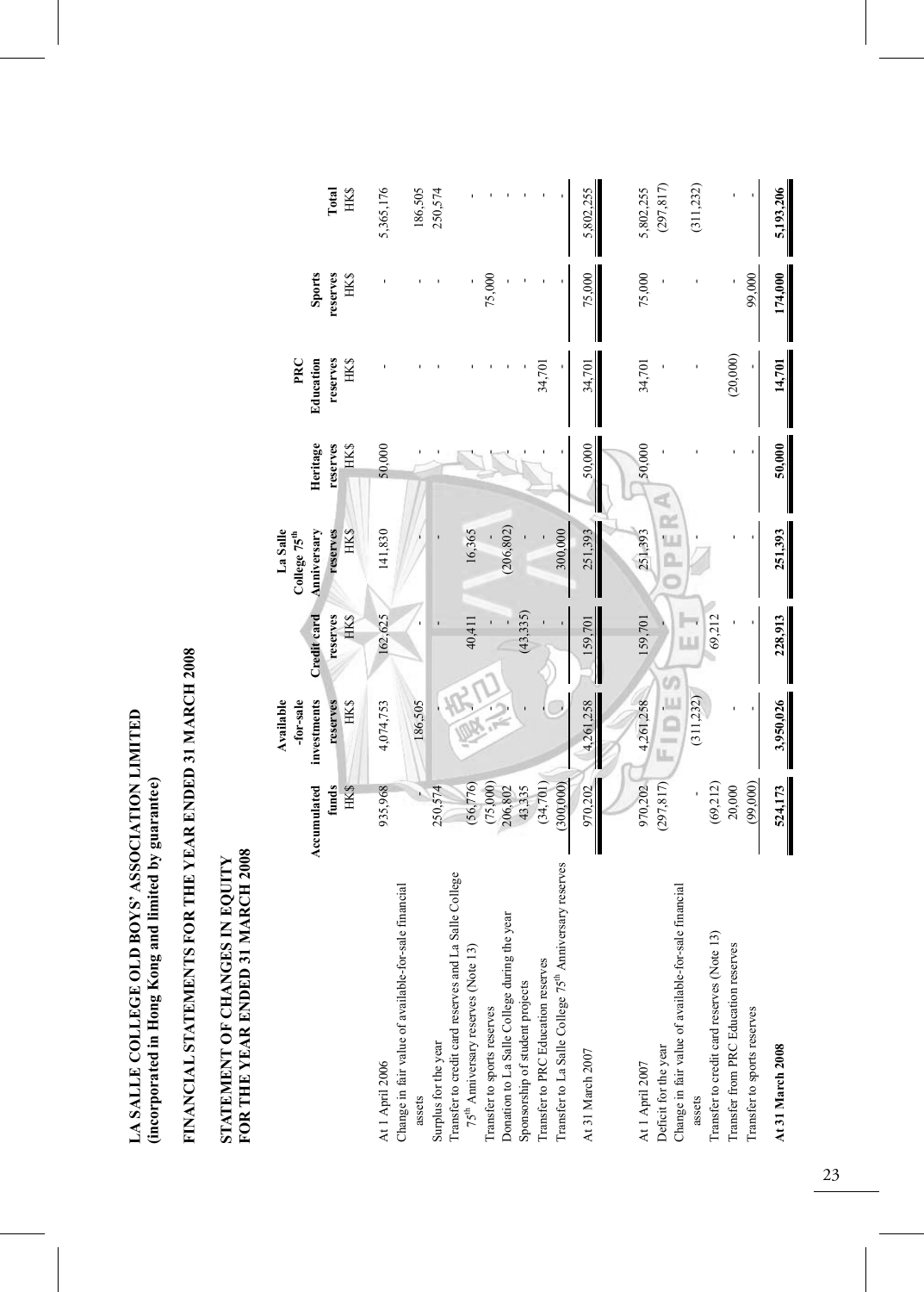# **FINANCIAL STATEMENTS FOR THE YEAR ENDED 31 MARCH 2008**

# **CASH FLOW STATEMENT FOR THE YEAR ENDED 31 MARCH 2008**

|                                                             | 2008       | 2007       |
|-------------------------------------------------------------|------------|------------|
|                                                             | <b>HKS</b> | <b>HKS</b> |
| Cash flows from operating activities                        |            |            |
| (Deficit) / Surplus for the year                            | (297, 817) | 250,574    |
| Adjustments for:                                            |            |            |
| Depreciation                                                | 24,749     | 12,331     |
| Dividend income                                             | (226, 191) | (190, 300) |
| Interest income                                             | (15,254)   | (26, 282)  |
|                                                             |            |            |
| Operating (deficit) / surplus before working capital change | (514, 513) | 46,323     |
| (Increase) / Decrease in inventories                        | (34,260)   | 47,057     |
| Decrease / (Increase) in deposits paid                      | 232,500    | (224, 250) |
| (Increase) / Decrease in accounts receivable                | (309, 359) | 25,327     |
| Decrease / (Increase) in prepayment                         | 347,025    | (347, 025) |
| Increase / (Decrease) in accounts payable and accruals      | 35,156     | (96, 754)  |
| Decrease in deposits received                               |            | (2,500)    |
| Cash used in operations                                     | (243, 451) | (551, 822) |
| Interest received                                           | 15,254     | 26,282     |
|                                                             |            |            |
| Net cash used in operating activities                       | (228, 197) | (525, 540) |
| <b>Cash flows from investing activities</b>                 |            |            |
| Payment to acquire property, plant and equipment            | (168, 313) | (312)      |
| Dividend received                                           | 191        | 115,152    |
|                                                             |            |            |
| Net cash (used in) / generated from investing activities    | (168, 122) | 114,840    |
| Net decrease in cash and cash equivalents                   | (396, 319) | (410,700)  |
|                                                             |            |            |
| Cash and cash equivalents at the beginning of the year      | 980,769    | 1,391,469  |
| Cash and cash equivalents at the end of the year            | 584,450    | 980,769    |
|                                                             |            |            |
| Analysis of the balances of cash and cash equivalents       |            |            |
| Cash and bank balances                                      | 584,450    | 980,769    |
|                                                             |            |            |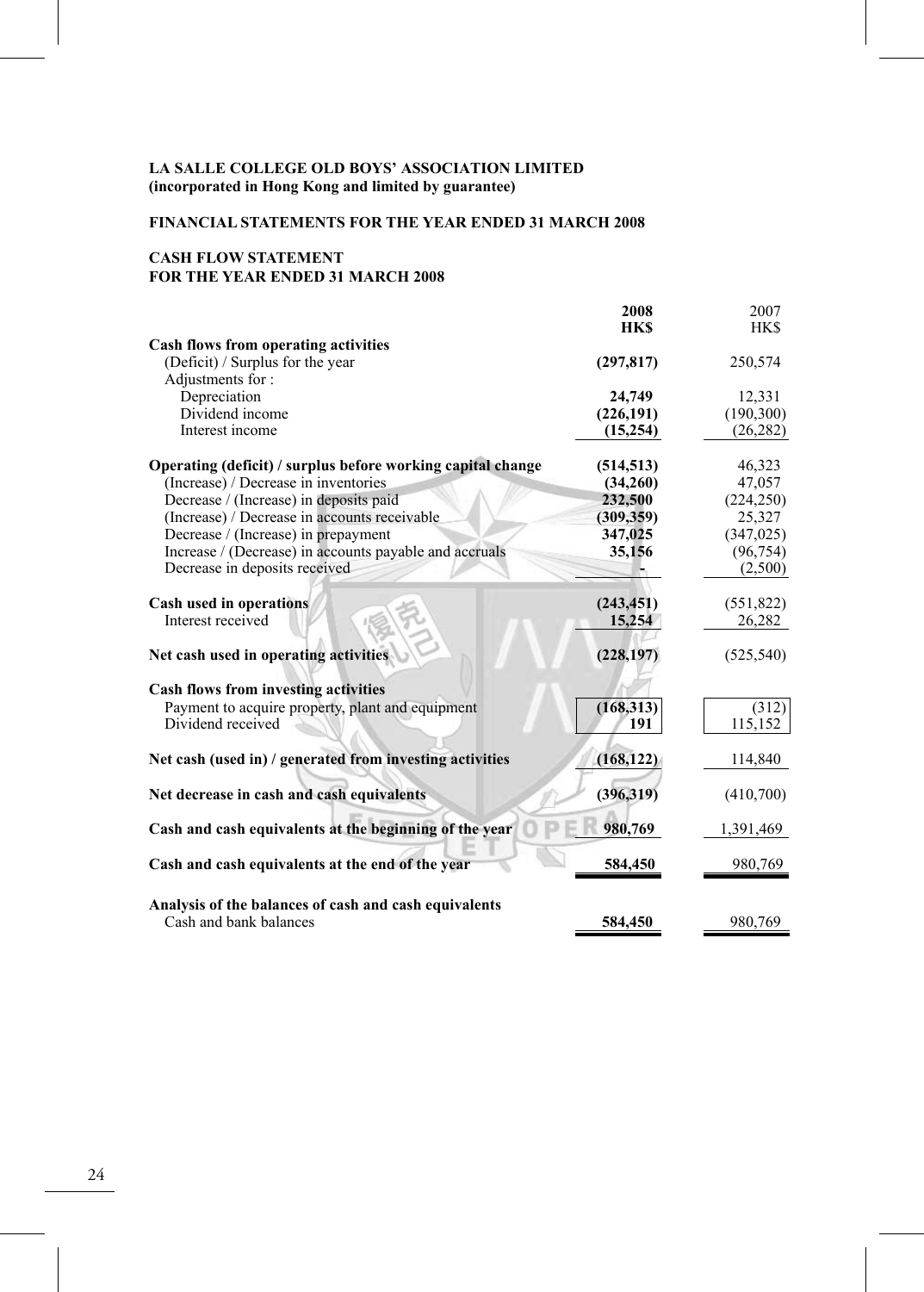#### **FINANCIAL STATEMENTS FOR THE YEAR ENDED 31 MARCH 2008**

#### **NOTES TO THE FINANCIAL STATEMENTS**

#### **1 GENERAL INFORMATION**

La Salle College Old Boys' Association Limited ("the Association") is a company limited by guarantee and incorporated in Hong Kong. The address of its registered office is 18 La Salle Road, Kowloon, Hong Kong.

The Association is engaged in fostering and promoting close relationship and better understanding among the past and present students of La Salle College in and outside Hong Kong as well as to support La Salle College through event participation and granting of scholarships and prizes.

The financial statements are presented in Hong Kong dollars, which is the same as the functional currency of the Association.

#### **2 PRINCIPAL ACCOUNTING POLICIES**

#### **2.1 Basis of preparation and changes in accounting policies**

 The financial statements have been prepared in accordance with all applicable Hong Kong Financial Reporting Standards ("HKFRSs"), which collective term includes all applicable individual Hong Kong Financial Reporting Standards, Hong Kong Accounting Standards ("HKASs") and Interpretations issued by the Hong Kong Institute of Certified Public Accountants ("HKICPA"), accounting principles generally accepted in Hong Kong and the requirements of the Hong Kong Companies Ordinance.

The financial statements have been prepared under the historical cost convention, except for certain financial instruments, which are stated at fair value.

The preparation of financial statements in conformity with HKFRSs requires the use of certain accounting estimates. It also requires management to exercise its judgement in the process of applying the Association's accounting policies. There is no area involving a high degree of judgement or complexity, or areas where assumptions and estimates are significant to the financial statements.

#### *The adoption of new / revised HKFRSs*

In the current year, the Association has applied, for the first time, the following new standard, amendment and interpretations ("new HKFRSs") issued by the HKICPA, which are effective for the Association's financial year beginning on 1 April 2007 that are relevant to the Association's operation.

| HKAS 1 (Amendment) | Capital Disclosures                 |
|--------------------|-------------------------------------|
| <b>HKFRS 7</b>     | Financial instruments : Disclosures |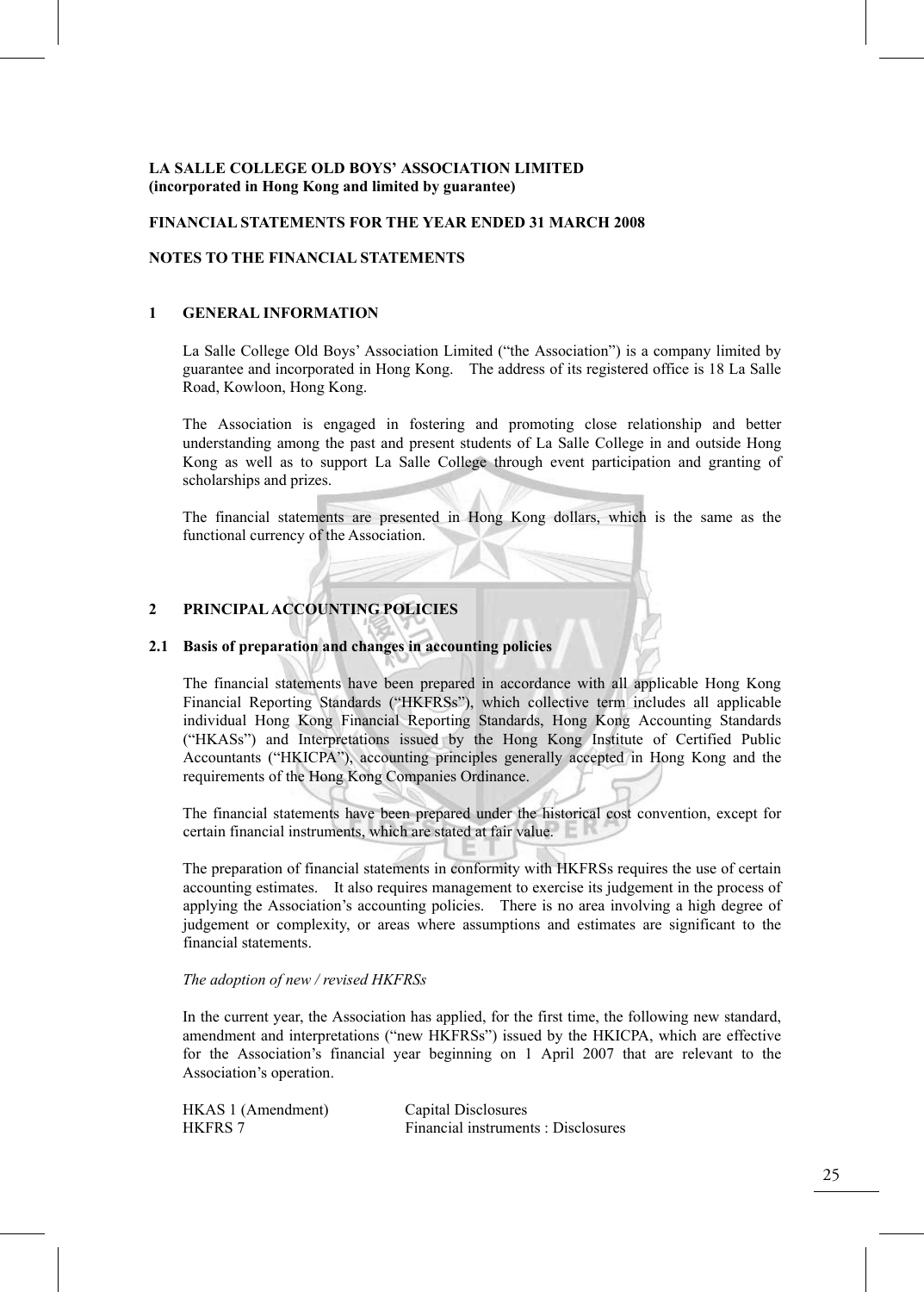#### **FINANCIAL STATEMENTS FOR THE YEAR ENDED 31 MARCH 2008**

#### **NOTES TO THE FINANCIAL STATEMENTS**

#### **2 PRINCIPAL ACCOUNTING POLICIES (continued)**

#### **2.1 Basis of preparation and changes in accounting policies (continued)**

There have been no significant changes to the accounting policies applied in these financial statements for the years presented as a result of these developments. However, as a result of the adoption of HKAS 1 (Amendment) and HKFRS 7, there have been some additional disclosures provided as follows :-

The HKAS 1 (Amendment) introduces additional disclosure requirements to provide information about the level of capital and the Association's objectives, policies and processes for managing capital.

 As a result of the adoption of HKFRS 7, the financial statements include expanded disclosure about the significance of the Association's financial instruments and the nature and extent of risks arising from those instruments, compared with the information previously required to be disclosed by HKAS 32 "Financial instruments : Disclosure and presentation".

 Both HKFRS 7 and the amendment to HKAS 1 do not have any material impact on the classification, recognition and measurement of the amounts recognized in the financial statements.

*Possible impact of amendments, new standards and interpretations issued but not yet effective for the year ended 31 March 2008.* 

 Up to the date of issue of these financial statements, the HKICPA has issued certain amendments, new standards and interpretations which are not yet effective for the financial year ended 31 March 2008.

 The directors of the Association anticipate that the application of these amendments, new standards and interpretations will have no material impact on the results and the financial position of the Association.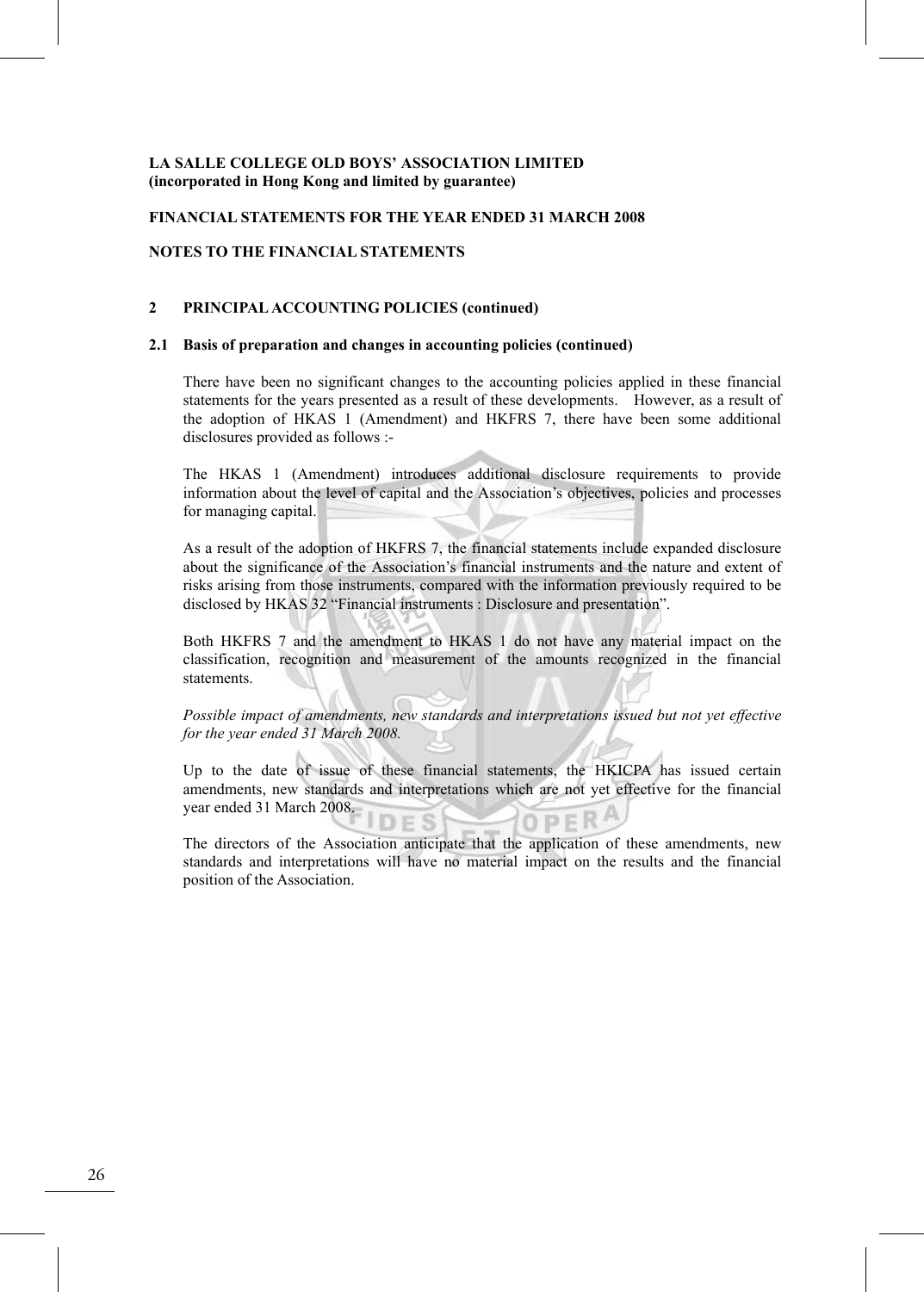#### **FINANCIAL STATEMENTS FOR THE YEAR ENDED 31 MARCH 2008**

#### **NOTES TO THE FINANCIAL STATEMENTS**

#### **2 PRINCIPAL ACCOUNTING POLICIES (continued)**

#### **2.2 Property, plant and equipment**

Property, plant and equipment are stated at historical cost less depreciation and impairment losses. Historical cost includes expenditure that is directly attributable to the acquisition of the items.

 Subsequent costs are included in the asset's carrying amount or recognized as a separate asset, as appropriate, only when it is probable that future economic benefits associated with the item will flow to the Association and the cost of the item can be measured reliably. All other repairs and maintenance are expensed in the income and expenditure statement during the financial period in which they are incurred.

Depreciation of property, plant and equipment is calculated using the straight-line method to allocate cost to their residual values over their estimated useful lives, as follows :

Office equipment 20% Computer and softwares 30% Fixture and furniture 20%

 The assets' residual values and useful lives are reviewed, and adjusted if appropriate, at each balance sheet date.

 An asset's carrying amount is written down immediately to its recoverable amount if the asset's carrying amount is greater than its estimated recoverable amount.

The gain or loss on disposal of property, plant and equipment is the difference between the net sales proceeds and the carrying amount of the relevant asset, and is recognized in the income and expenditure statement.

#### **2.3 Impairment of assets**

Assets that have an indefinite useful life are not subject to amortization, which are at least tested annually for impairment and are reviewed for impairment whenever events or changes in circumstances indicate that the carrying amount may not be recoverable. Assets that are subject to amortization are reviewed for impairment whenever events or changes in circumstances indicate that the carrying amount may not be recoverable. An impairment loss is recognized for the amount by which the asset's carrying amount exceeds its recoverable amount. The recoverable amount is the higher of an asset's fair value less costs to sell and value in use.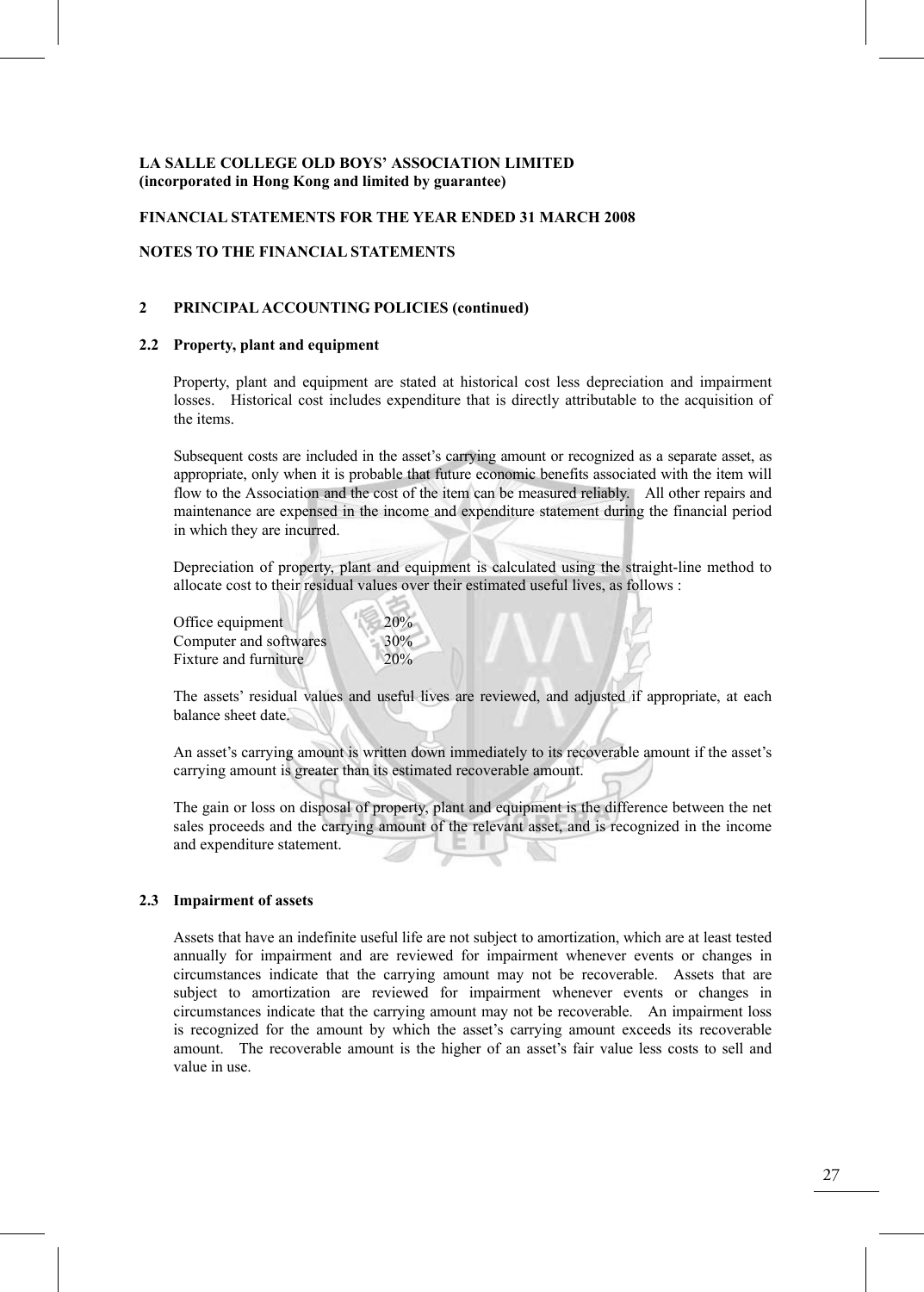#### **FINANCIAL STATEMENTS FOR THE YEAR ENDED 31 MARCH 2008**

#### **NOTES TO THE FINANCIAL STATEMENTS**

#### **2 PRINCIPAL ACCOUNTING POLICIES (continued)**

#### **2.4 Available-for-sale financial assets**

Available-for-sale financial assets are non-derivatives that are either designated or not classified as any of the other categories of financial assets. At each balance sheet date subsequent to initial recognition, available-for-sale financial assets are measured at fair value. Changes in fair value are recognized in equity, until the financial asset is disposed of or is determined to be impaired, at which time, the cumulative gain or loss previously recognized in equity is removed from equity and recognized in the income and expenditure statement. Impairment losses on available-for-sale equity investments will not be reversed through the income and expenditure statement in subsequent periods.

#### **2.5 Inventories**

Inventories, comprising shields, ties and souvenirs, are stated at the lower of cost and net realizable value. Cost is determined on a first in, first out basis. It represents actual purchase amount. Net realizable value is determined on the basis of anticipated sales proceeds less estimated selling expenses.

#### **2.6 Loans and receivables**

Loans and receivables are non-derivative financial assets with fixed or determinable payments that are not quoted in an active market. They arise principally through the provision of goods and services to customers, but also incorporate other types of contractual monetary assets. They are carried at amortized cost using the effective interest method, less any identified impairment loss. An impairment loss is recognized in the income and expenditure statement when there is objective evidence that the asset is impaired, and is measured as the difference between the asset's carrying amount and the present value of the estimated future cash flows discounted at the original effective interest rate. Impairment loss is reversed in subsequent periods when an increase in the asset's recoverable amount can be related objectively to an event occurring after the impairment was recognized, subject to a restriction that the carrying amount of the asset at the date the impairment is reversed does not exceed what the amortized cost would have been had the impairment not been recognized.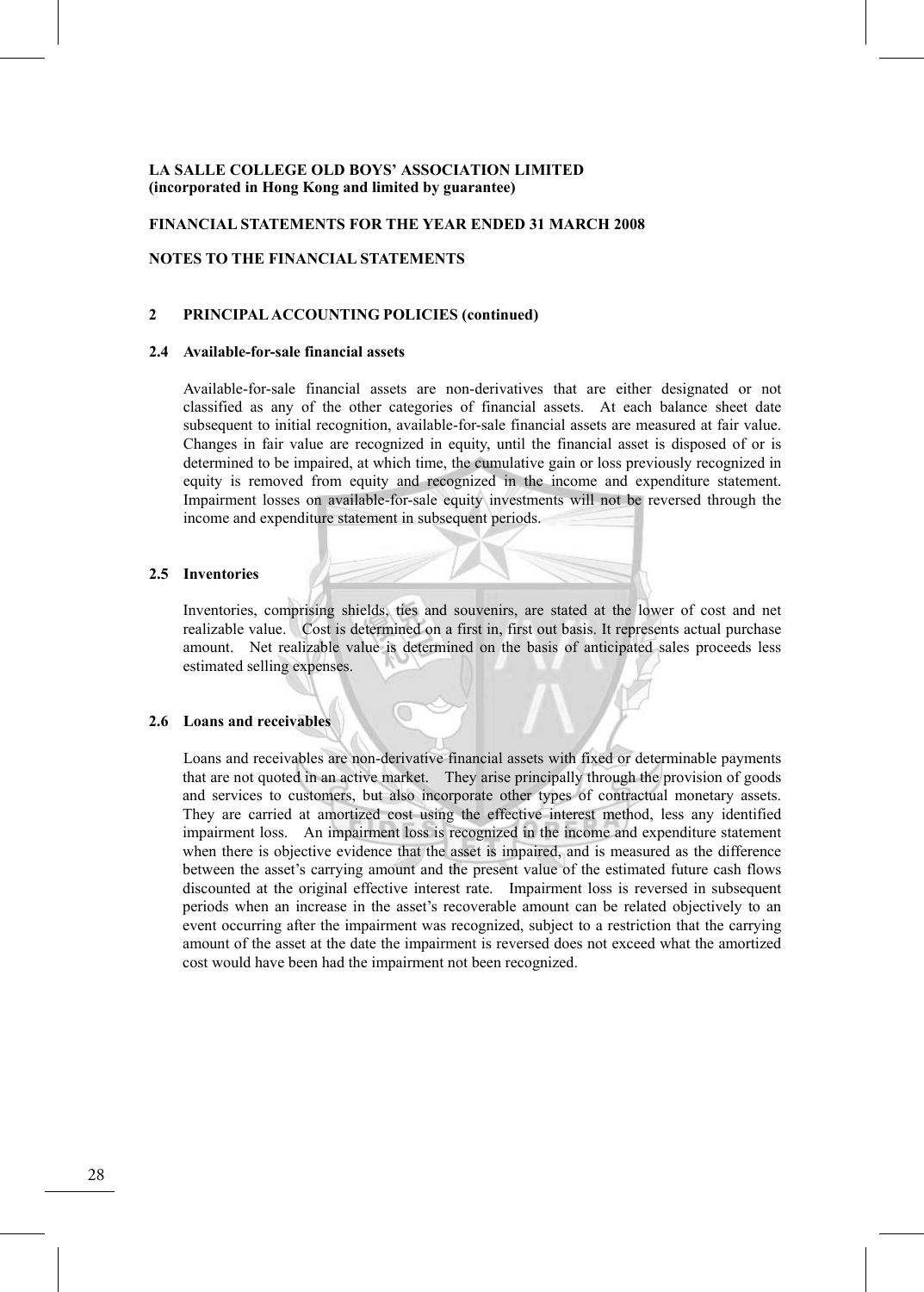#### **FINANCIAL STATEMENTS FOR THE YEAR ENDED 31 MARCH 2008**

#### **NOTES TO THE FINANCIAL STATEMENTS**

#### **2 PRINCIPAL ACCOUNTING POLICIES (continued)**!

#### **2.7 Provisions and contingent liabilities**

A provision is recognized when there is present obligation, legal or constructive, as a result of past events, it is more likely than not that an outflow of resources will be required to settle the obligation, and the amount has been reliably estimated.

Where there are a number of similar obligations, the likelihood that an outflow will be required in settlement is determined by considering the class of obligations as a whole. A provision is recognized even if the likelihood of an outflow with respect to any one item included in the same class of obligations may be small.

Where it is not probable that an outflow of economic benefits will be required, or the amount cannot be estimated reliably, the obligation is disclosed as a contingent liability, unless the probability of outflow of economic benefits is remote. Possible obligations, the existence of which will only be confirmed by the occurrence or non-occurrence of one or more future events, are also disclosed as contingent liabilities unless the probability of outflow of economic benefits is remote.

#### **2.8 Revenue recognition**

- (i) Membership subscriptions are recognized in the financial year of receipt.
- (ii) Income from sale of stocks and other sundry items is recognized when the significant risks and rewards of ownership of the goods are transferred to the buyers and the Association retains no more effective control over the goods.
- (iii) Income from functions is recognized when the events are substantially completed during the year.
- (iv) Donations, rebates and dividend income are recognized in the year in which they are being received and receivable by the Association.
- (v) Interest income is recognized on a time proportion basis, taking into account the principal amounts outstanding and the interest rates applicable.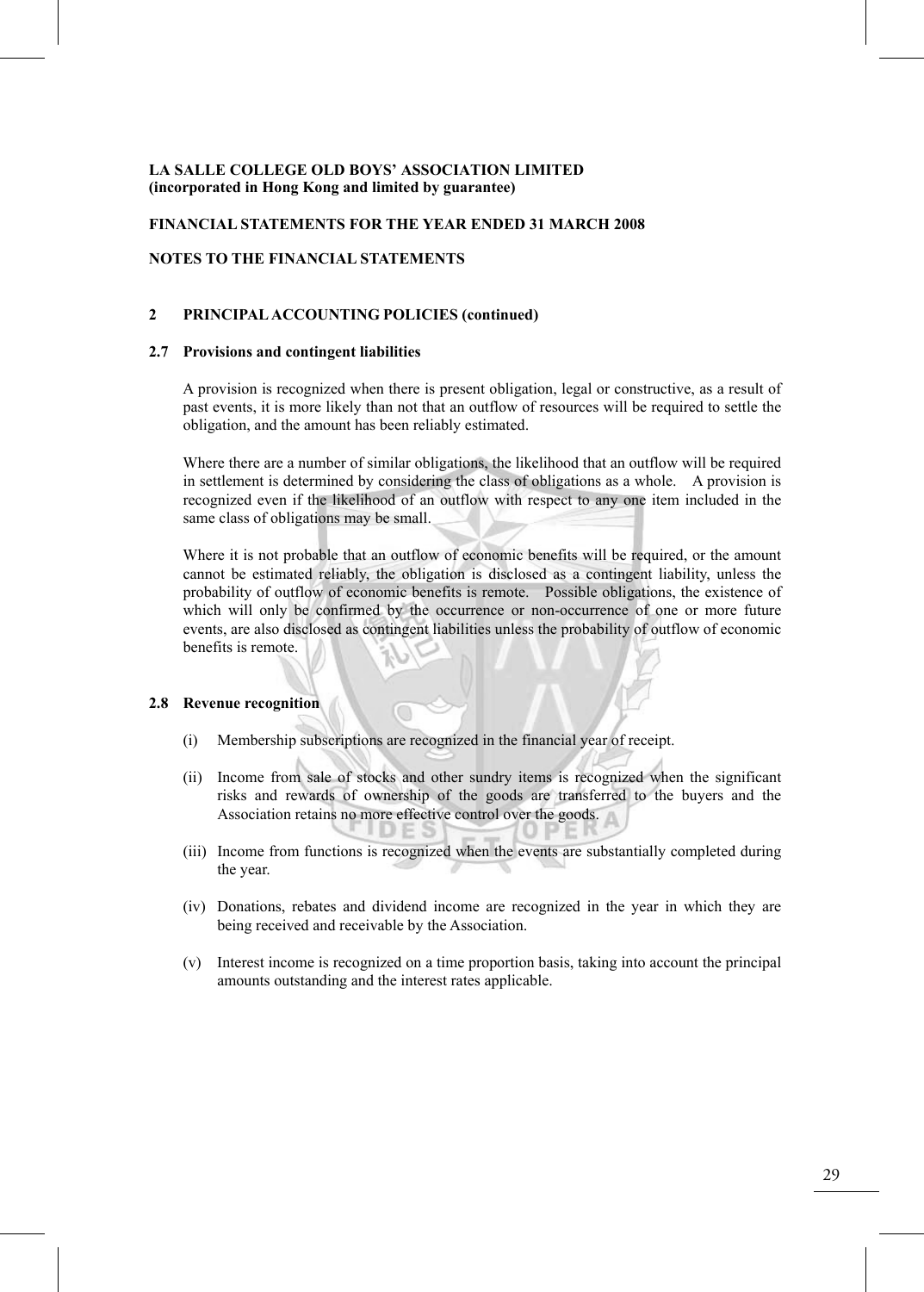#### **FINANCIAL STATEMENTS FOR THE YEAR ENDED 31 MARCH 2008**

#### **3 FINANCIAL RISK MANAGMENT**

The Association's major financial instruments are available-for-sale financial assets, accounts receivable, cash and bank balances, and accounts payable and accruals. The Association does not have any written risk management policies and guidelines.

No sensitivity analysis or other quantitative disclosure relating to each type of risk arising from financial instruments is presented as the directors consider there is no material financial risk exposure to the Association.

#### **(a) Interest rate risk**

As the Association has no interest-bearing borrowings, the Association's operating cash flows are substantially independent of changes in market interest rate.

#### **(b) Credit risk**

The cash is deposited with major financial institutions located in Hong Kong. The directors of the Association consider the credit risk for such is minimal. No other financial assets carry a significant exposure to credit risk.

#### **(c) Price risk**

The Association's equity instrument is classified as available-for-sale financial assets. The Association is exposed to equity securities price risk.

# **4 DIRECTORS' REMUNERATION**

None of the directors received any emoluments in respect of their services rendered to the Association during the year. (2007 : nil)

#### **5 INCOME TAX**

The Association is exempt from Hong Kong profits tax by virtue of Section 24(1) of the Inland Revenue Ordinance. (2007 : nil)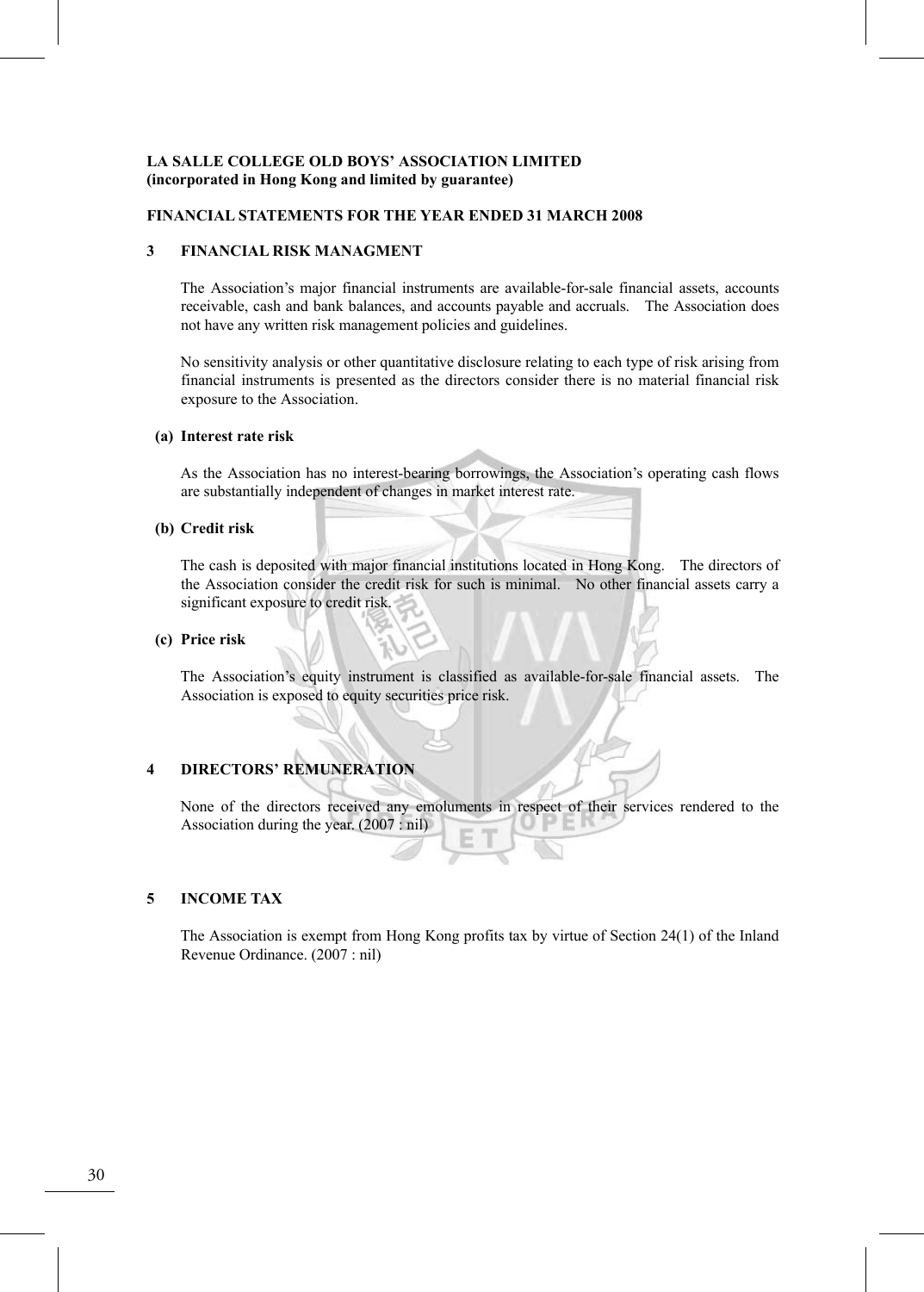# **FINANCIAL STATEMENTS FOR THE YEAR ENDED 31 MARCH 2008**

# **6 PROFIT ON SALES OF SHIELDS, TIES AND SOUVENIRS**

|                              | 2008<br><b>HKS</b>    | 2007<br>HK\$          |
|------------------------------|-----------------------|-----------------------|
| Sales<br>Less: Cost of sales | 213,807<br>(152, 037) | 176,257<br>(114, 441) |
|                              | 61,770                | 61,816                |

# **7 PROFIT ON SALES OF LA SALLE EVERYONE AND HISTORY BOOKS**

|                      | 2008        | 2007 |
|----------------------|-------------|------|
|                      | <b>HK\$</b> | HK\$ |
| Sales                | 653,935     |      |
| Less : Cost of sales | (412, 145)  |      |
|                      | 241,790     |      |
|                      |             |      |

# **8 SURPLUS / (DEFICIT) FROM VARIOUS FUNCTIONS, NET**

|                               |            | 2008                      |            |            | 2007        |             |
|-------------------------------|------------|---------------------------|------------|------------|-------------|-------------|
|                               |            |                           | Surplus /  |            |             | Surplus /   |
|                               |            | <b>Income Expenditure</b> | (Deficit)  | Income     | Expenditure | (Deficit)   |
|                               | <b>HKS</b> | <b>HKS</b>                | <b>HKS</b> | <b>HKS</b> | <b>HK\$</b> | <b>HK\$</b> |
| $7$ -a-side $&$ soccer league | 464,350    | 319,841                   | 144,509    | 411,435    | 218,820     | 192,615     |
| AGM & dinner                  | 5,700      | 17,790                    | (12,090)   | 4,500      | 15,200      | (10,700)    |
| <b>Basketball leagues</b>     | 15,400     | 13,080                    | 2,320      | 46,445     | 41,085      | 5,360       |
| Christmas ball                |            |                           |            | 307,335    | 217,614     | 89,721      |
| Golf Tournaments              | 17,753     | 12,893                    | 4,860      | 72,100     | 59,023      | 13,077      |
| Spring dinner                 | 98,660     | 74,512                    | 24,148     | 116,660    | 96,552      | 20,108      |
| $Soccer - CBC$                |            |                           |            | 25,800     | 18,412      | 7,388       |
| Movie Night                   |            |                           |            | 15,240     | 16,680      | (1,440)     |
| Changjiao Project             |            |                           |            | 46,400     | 11,699      | 34,701      |
| PND - Professional network    |            |                           |            |            |             |             |
| development                   | 13,300     | 11,060                    | 2,240      | 21,350     | 22,764      | (1, 414)    |
| Boat trip                     | 5,440      | 4,912                     | 528        |            |             |             |
| Global Reunion                | 239,226    | 239,226                   |            |            |             |             |
| Mentorship Program            | 3,800      | 2,084                     | 1,716      |            |             |             |
|                               | 863,629    | 695,398                   | 168,231    | 1,067,265  | 717,849     | 349,416     |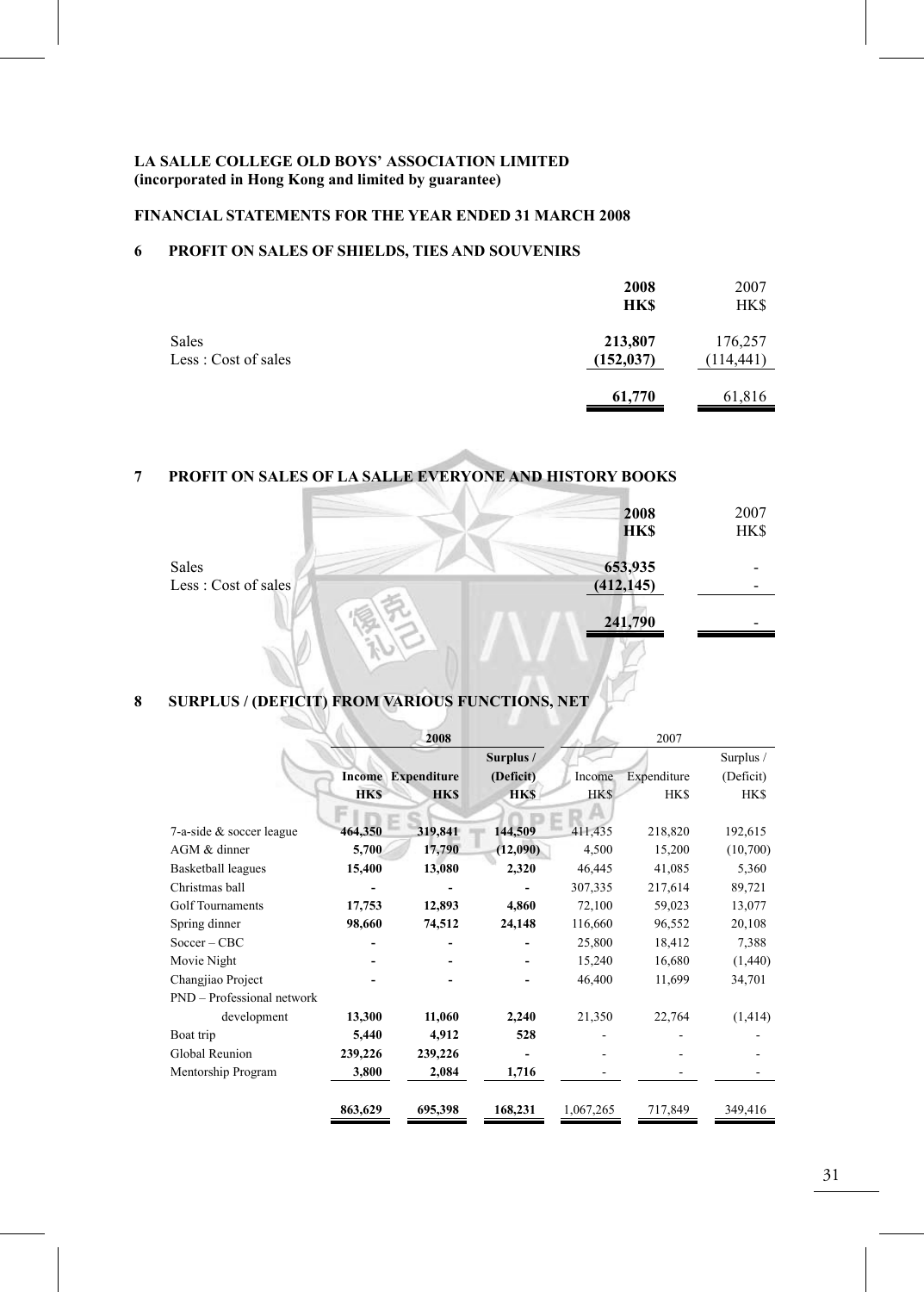# **FINANCIAL STATEMENTS FOR THE YEAR ENDED 31 MARCH 2008**

# **9 PROPERTY, PLANT AND EQUIPMENT**

|                                         | Office<br>equipment<br><b>HK\$</b> | Computer<br>and<br>softwares<br>HK\$ | Fixture<br>and<br>furniture<br>HK\$ | Total<br>HK\$     |
|-----------------------------------------|------------------------------------|--------------------------------------|-------------------------------------|-------------------|
| Cost                                    |                                    |                                      |                                     |                   |
| At 1 April 2006<br><b>Additions</b>     | 28,373                             | 39,359<br>312                        |                                     | 67,732<br>312     |
| At 31 March 2007<br>Additions           | 28,373<br>62,830                   | 39,671<br>2,180                      | 103,303                             | 68,044<br>168,313 |
| At 31 March 2008                        | 91,203                             | 41,851                               | 103,303                             | 236,357           |
| <b>Accumulated depreciation</b>         |                                    |                                      |                                     |                   |
| At 1 April 2006<br>Charge for the year  | 27,083<br>430                      | 23,616<br>11,901                     |                                     | 50,699<br>12,331  |
| At 31 March 2007<br>Charge for the year | 27,513<br>395                      | 35,517<br>3,694                      | 20,660                              | 63,030<br>24,749  |
| At 31 March 2008                        | 27,908                             | 39,211                               | 20,660                              | 87,779            |
| Net book value                          |                                    |                                      |                                     |                   |
| At 31 March 2008<br>3                   | 63,295                             | 2,640                                | 82,643                              | 148,578           |
| At 31 March 2007                        | 860                                | 4,154                                |                                     | 5,014             |

#### **10 AVAILABLE-FOR-SALE FINANCIAL ASSETS**

|                                                                  | 2008<br><b>HKS</b>                 | 2007<br>HK\$                   |
|------------------------------------------------------------------|------------------------------------|--------------------------------|
| At the beginning of the year<br>Addition<br>Change in fair value | 4,446,771<br>226,000<br>(311, 232) | 4,185,118<br>75,148<br>186,505 |
| At the end of the year                                           | 4,361,539                          | 4,446,771                      |

32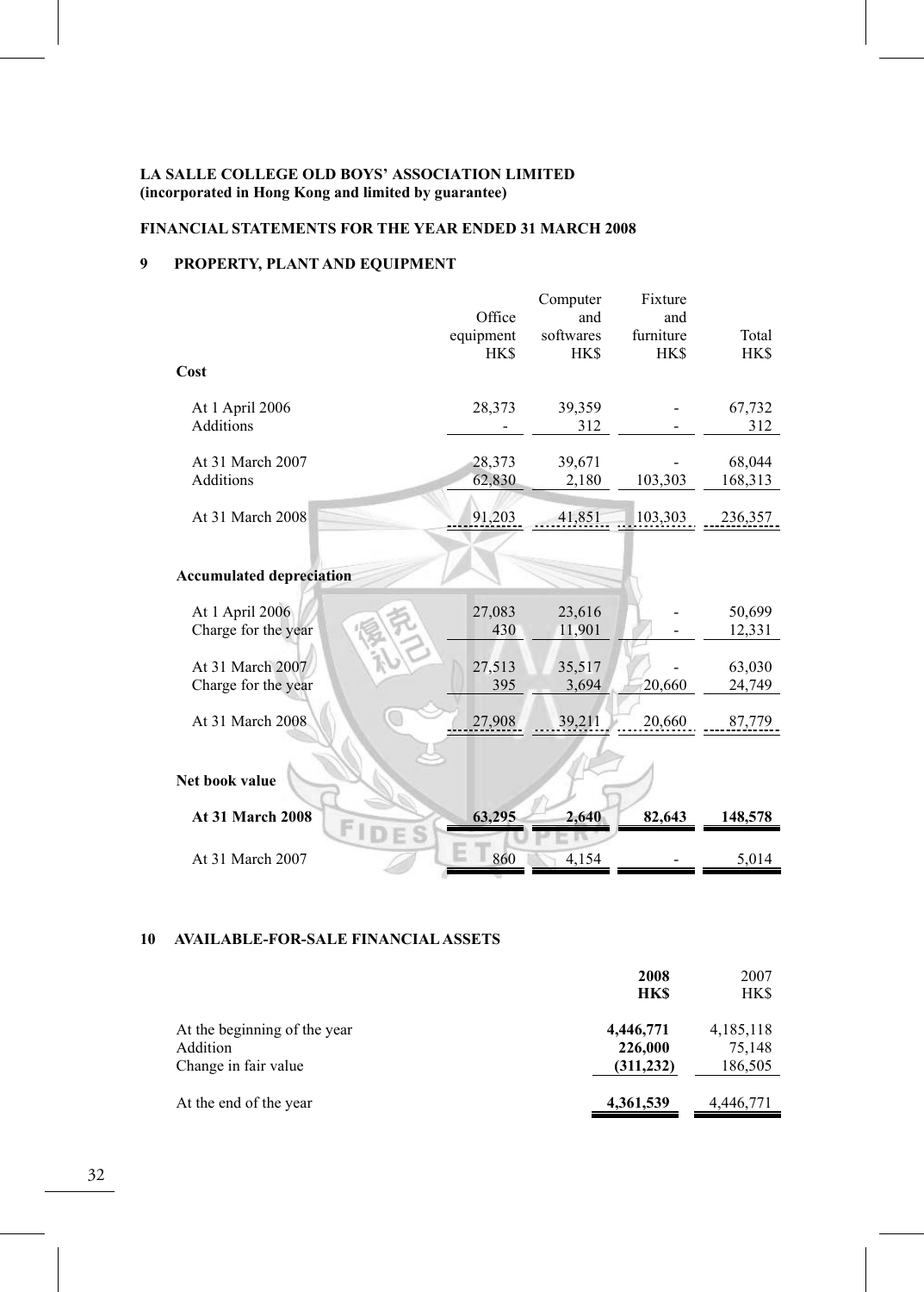# **FINANCIAL STATEMENTS FOR THE YEAR ENDED 31 MARCH 2008**

# **10 AVAILABLE-FOR-SALE FINANCIAL ASSETS (continued)**

Available-for-sale financial assets represent the following :-

Fı

|    | Name                                                        | Type of stock   | Quantity<br>held<br>2008 | Quantity<br>held<br>2007 |
|----|-------------------------------------------------------------|-----------------|--------------------------|--------------------------|
|    | <b>HSBC Holdings Plc</b>                                    | Ordinary shares | 34,397                   | 32,745                   |
|    |                                                             |                 | 2008<br><b>HKS</b>       | 2007<br>HK\$             |
|    | Equity securities, at market value :<br>Listed in Hong Kong |                 | 4,361,539                | 4,446,771                |
| 11 | <b>INVENTORIES</b>                                          |                 | 2008<br><b>HKS</b>       | 2007<br>HK\$             |
|    | Shields, ties and souvenirs, at cost                        |                 | 54,255                   | 19,995                   |
| 12 | <b>ACCOUNTS RECEIVABLE</b>                                  |                 |                          |                          |

The carrying amount of accounts receivable approximates to its fair value. The directors of the Association are at the opinion that no impairment of accounts receivable is necessary.

**DA**